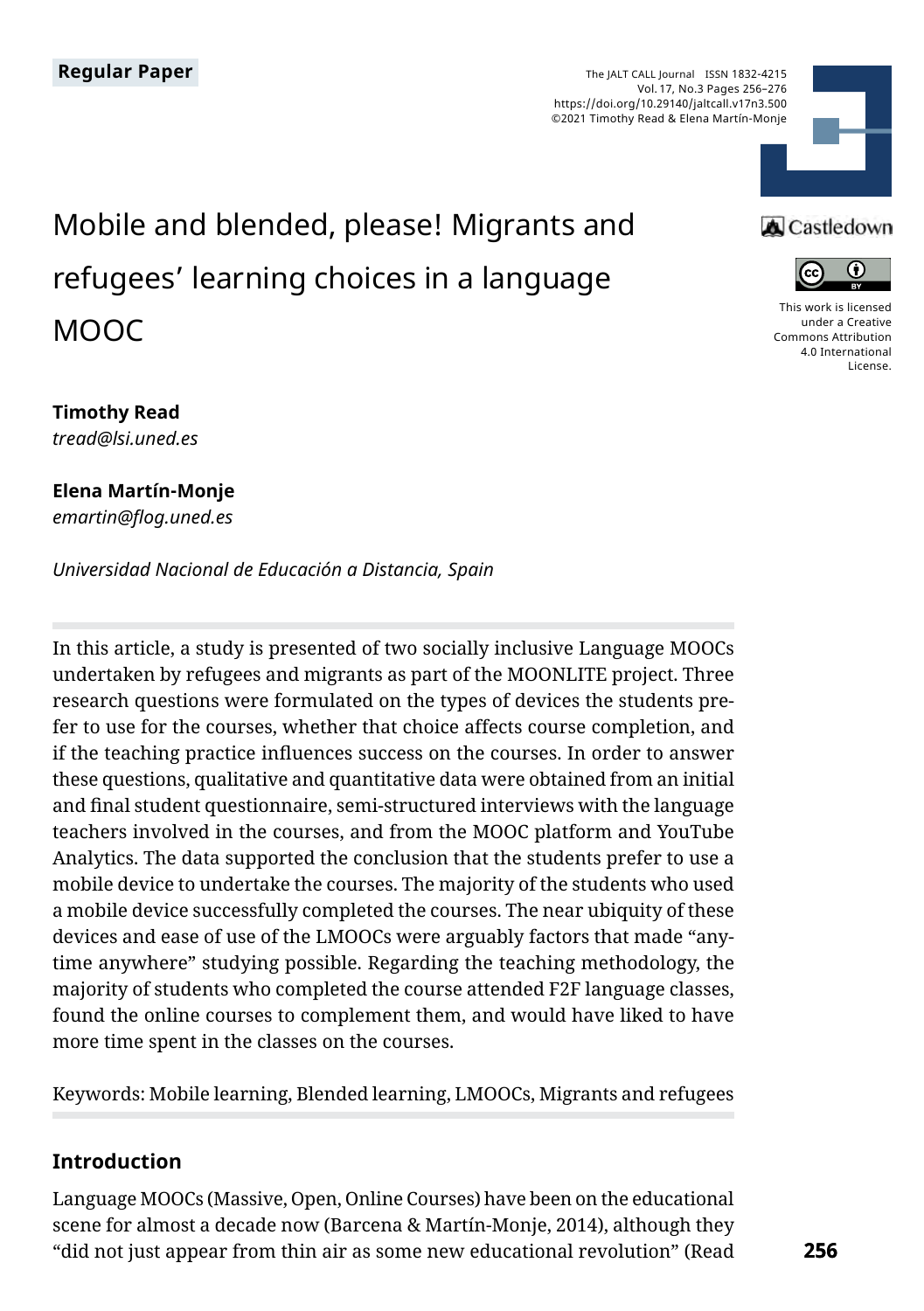& Barcena, 2015, p. 226), but rather as a natural evolution of the online course format. Defined as "dedicated Web-based online courses for second languages with unrestricted access and potentially unlimited participation" (Barcena & Martín-Monje, p. 1), there has been a growing interest in their potential for language learning, and more than 200 LMOOCs are currently on offer around the world (Martín-Monje & Borthwick, 2021; Panagiotidis, 2019) on 40 different MOOC platforms (Panagiotidis, 2019). They may cover all aspects of language teaching and learning (Li, 2017; Rubio, 2014), but seem to be more effective for some skills than others: the practice of receptive skills is easier to perform in these online courses, according to Vorobyeva (2018) but writing or speaking, productive skills, require more tailored feedback, something that may pose a challenge in a massive course.

In this introductory section, the authors will look into how Language MOOCs can become a useful educational model for a specific student group, those in need of acquiring language skills in order to integrate in a host community, which is the case of migrants and refugees, and how the choice of device and the learning methodology can act as enhancers of effective language learning in those cases. Thus, the following sections describe how educators and researchers have dealt with the specific needs of migrants and refugees when learning the language of the host country, their use of mobile devices to access information and educational resources, and the type of methodology that seems to be most popular with these communities of learners, which is blended learning (Lambert, 2020).

# **Language MOOCs for migrants and refugees**

We must not forget that foreign language learning has a strong emotional and affective component which may impact the effectiveness of the learning process (see for example Dewaele, 2018, or MacIntyre, 2002). This factor is intensified in the context of refugee and migrant learners, who often go through traumatic experiences which inevitably have an impact on their learning abilities (Bianco & Cobo, 2019; Mosallam & Thabet, 2016), and must be kept in mind when creating courses for these groups. Also, as argued by Traxler et al. (2019), the educational solutions that have been proposed up to date are not necessarily adequate for the refugee communities coming to Western Europe, due to their cultural and contextual specificities, and the "one-size-fits-all" approach of other language courses is not valid in this scenario.

In this context, digital learning has been considered the fittest educational proposal to deliver instruction to refugees and migrants, since it is cost-effective and offers flexible solutions that can be scaled up to provide learning opportunities for these groups (Castaño-Muñoz, Colucci, & Smidt, 2018). In fact, a new line of contextualised MOOCs has emerged as an alternative to commercial MOOCs (Lambert, 2020; Sha & Calonge, 2019), "one that would widen participation and help contribute to student equity and social inclusion" (Castrillo & Sedano, 2021). The systematic review performed by Lambert (2020) has revealed that this type of MOOCs, which diverges from more commercial

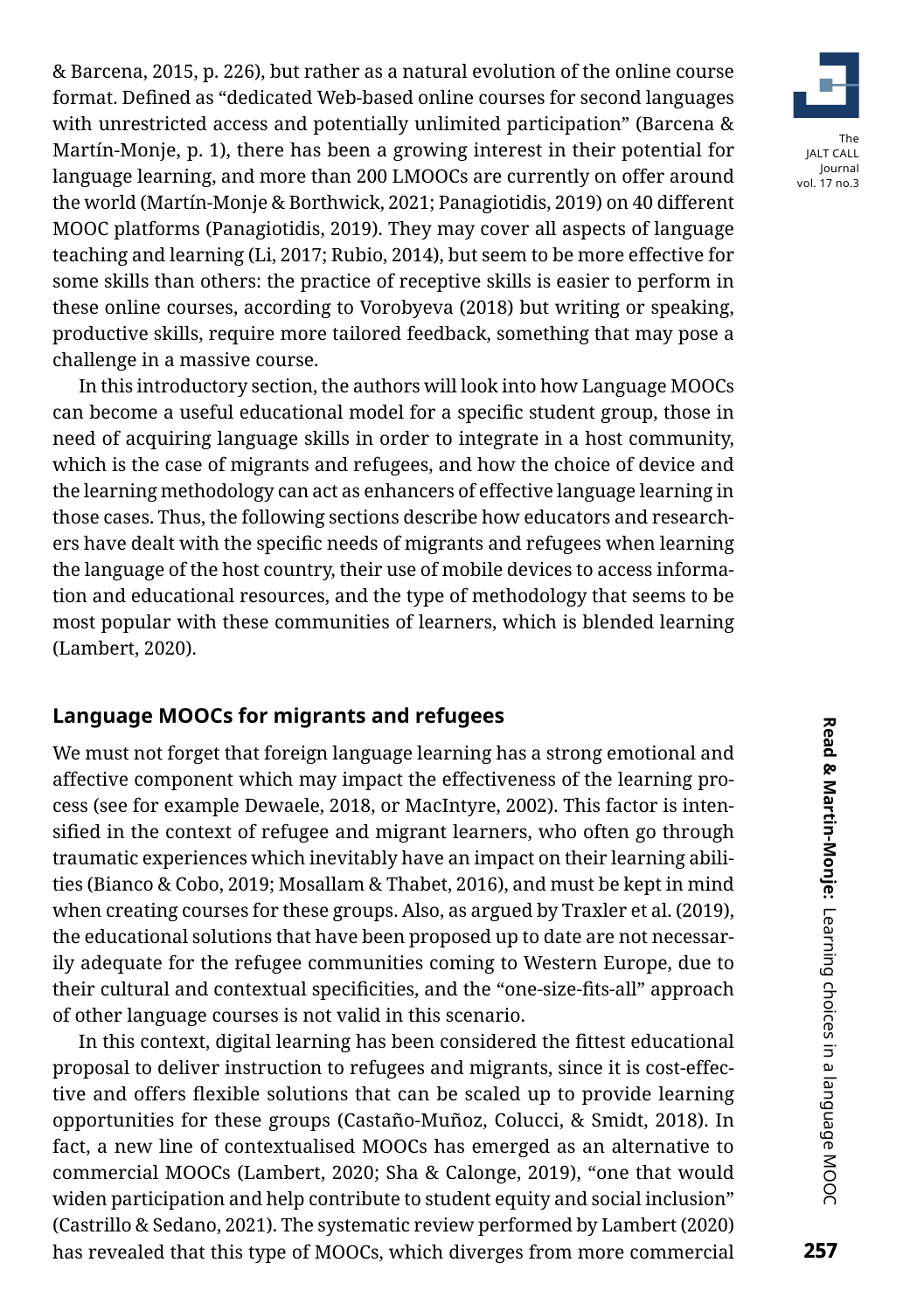ones and tries to provide equitable forms of online education, is a valid educational model, whose main success is the intentional and collaborative design for disadvantaged groups, as well as the understanding of the needs of particular marginalised learners, e.g. the provision of extra face-to-face (henceforth, F2F) support in the form of blended learning, also recommended by Castaño-Muñoz et al. (2018) for this type of learners.

Linking this with the importance of emotional and affective aspects not only in language learning, but in learning in general, Traxler et al. (2019) point out that the conceptualisation of digital literacy (especially in refugees and migrants from the Middle East and North Africa) should include how the use of digital technology contributes to psychological well-being, which the environmental stress tends to undermine. Another theoretical proposal in this line of thought is what Sha and Calonge (2019) call the "frugal MOOC model", a type of massive open online courses (MOOCs) which can be adapted and contextualised to meet the very specific needs of refugee and migrant learners. In fact, there have been several research projects highlighting the MOOC format as the ideal educational model to develop inclusive online language courses, e.g., LangMOOCs (www.langmooc.com) or MOOCs4inclusion (https://moocs4inclusion.org/), and even renowned MOOC providers like Coursera have initiatives which are specific for refugees (https://www.coursera.org/refugees) or private entities like Kiron (https://kiron.ngo/en/).

The Erasmus+ project MOONLITE (2016-1-ES01-KA203-025731; 2016-2019), in which this research has been conducted, has aimed to improve educational offerings to refugees both by Higher Education Institutions and in cross-regional collaboration. One of the outputs of the project has been the creation of two Spanish language MOOCs for immediate needs, based on adaptability criteria with tutoring support and official recognition (Castrillo & Sedano, 2021). In the next section we look at how mobile learning has played a part in this process.

# **Mobile-assisted language learning and LMOOCs**

The turn of the century seems to have marked a shift in the use of technology for language learning. Whereas the second part of the 20th century meant a significant advance in the normalisation of the use of computers for language learning (CALL, see Bax 2003 & 2011 for example), with the new millennium CALL literature turned its attention to MALL (mobile-assisted language learning; Chinnery, 2006) and ubiquitous learning (Ko, 2017; Li & Hegelheimer, 2013; Wang & Smith, 2013) and smartphones became the most popular devices for language learning on the move (Adams Becker et al, 2016; Godwin-Jones, 2011, 2016 & 2017; Kim et al, 2013; Ko, 2017).

Mobile phones and especially smartphones have been acknowledged as valuable in enabling inclusion, since they provide access to information resources and language learning on a device that refugees and migrants are already using for their daily activities (Jones et al., 2017). Refugees and migrants are aware of the importance of becoming integrated in the host country by learning their language and culture, in order to avoid being segregated and

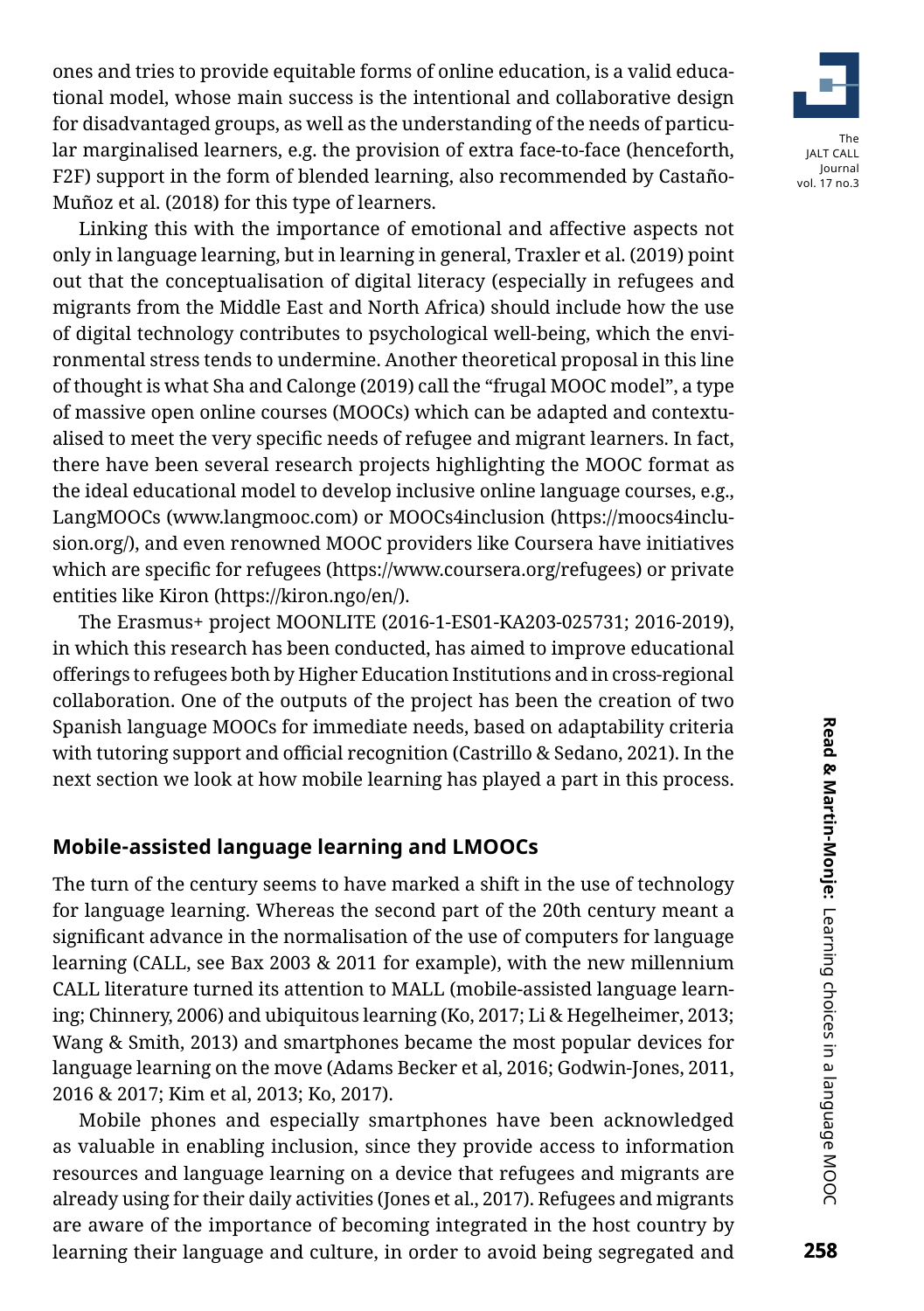socially marginalised or excluded (Bradley et al, 2017, Kukulska-Hulme et al. 2015). Also, as pointed out in the previous section, it is often the only technology that they have (Read & Barcena, 2019; Read et al., 2018).

The JALT CALL

Journal vol. 17 no.3

Once the relevance of the use of MALL in inclusive learning had been established, it made sense to ensure that the courses designed for refugee and migrant groups deployed well on smartphones, tablets, as well as on desktops. Furthermore, mobile devices have been identified to complement LMOOCs in three ways (Read et al., 2017, p. 1). They can act as portable course clients, enhancing ubiquitous learning; 2) they offer a rich and flexible way of interacting with the real world, enabling students to take activities out of the online course into everyday life; and 3) the app culture we are immersed in provides a useful set of programs, such as social media, which complement activities carried out in these courses (Fuchs, 2017; Jabeur et al., 2013).

# **Blended learning as an effective enhancer of language learning in MOOCs**

Blended learning -the combination of F2F teaching with online instruction- is a well-established methodology that has been used for language learning since the beginning of CALL (Barret & Sharma, 2007; Claypole, 2010; Levy, 1997; Martín-Monje, 2014; Neumeier, 2005), when language instructors started to combine online learning and traditional classes. These two types of learning complement and nurture each other: online instruction may enhance written skills (reading and writing) and F2F classes the oral ones (listening and speaking); online learning may potentiate collaborative work and traditional classes strengthen teacher-student interaction; technology-based courses such as MOOCs provide flexibility in when and where we are learning, and F2F education centralises the learning experience in a sole place and time for all the students. Furthermore, some studies, like that of Grant (2015), suggest that students have more favourable attitudes and motivation when performing their language learning in a blended environment rather than exclusively online.

It has already been established that LMOOCs may be an efficient instructional model to help refugees and migrants acquire the linguistic skills they need to integrate in the host country. Colucci et al. (2017) claim that an important factor in this effectiveness is the way in which they are implemented, and they recommend a blended approach that includes support and mentoring services. In fact, there are multiple examples of the success of this partnership among learners, refugee support groups or local instructors and MOOC authors (Creelman & Witthaus, 2018).

The MOONLITE project opted for the involvement of refugee support groups in the design, development and facilitation of the LMOOCs, and identified a series of criteria that characterise inclusive MOOCs in different domains, namely linguistic, cultural, methodological, technological, political and ethical (Read et al., 2018). The creation of the two LMOOCs "Puertas Abiertas: Español para necesidades inmediatas I y II (Open Doors: Spanish for immediate needs I and II)", which are analysed in the next sections, took into account all these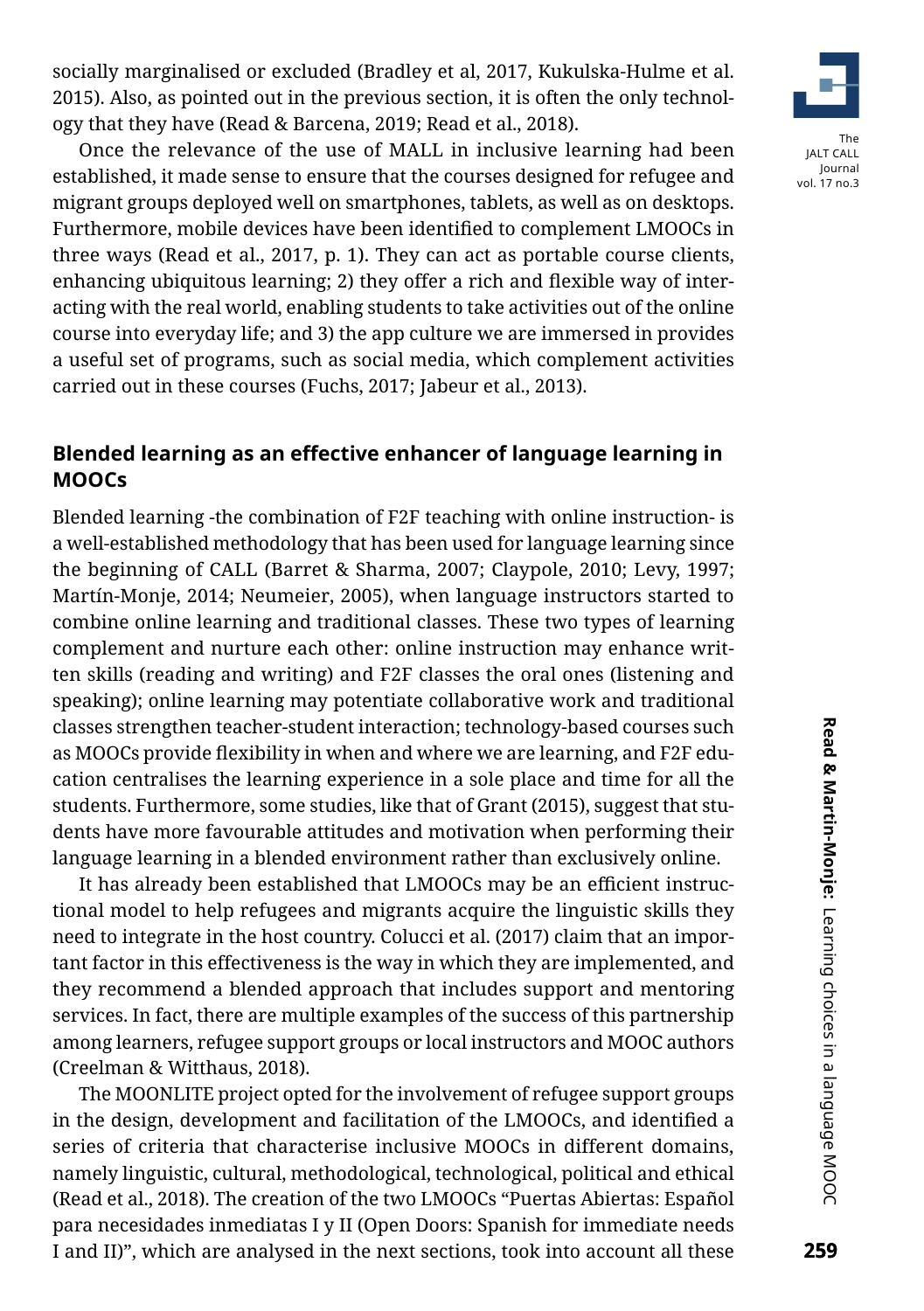studies (Castaño-Muñoz et al, 2018; Lambert, 2020; Sha & Calonge, 2019), which suggest that if we wish to create inclusive LMOOCs we must focus on the specific learning needs of refugees and migrants -who often are inexperienced online learners (Creelman & Witthaus, 2018)- and establish a supportive learning community in which educators, refugee support groups, volunteers and trusted peers work together to help learners progress in their linguistic skills.

The project has wider research aims and outputs, but for the purposes of this paper, the focus was placed on the following issues: 1) whether mobile devices have been the preferred technology chosen by the students participating in this Spanish LMOOC; 2) how the choice of device may have had an influence on the completion rate; and finally 3) whether the option of completing the course with a blended learning methodology has had an impact on the LMOOC completion rate. Accordingly, the following research questions (RQ) have been put forward:

- ► RQ1: To what extent do refugee students use mobile devices to access the course contents and interact?
- ► RQ2: How does the chosen device impact course completion?
- ► RQ3: In what way does the teaching practice (blended learning/solely online learning) impact course completion and success?

# **Method**

This study is framed within the MOONLITE project and this paper specifically focuses on part of it, which involved the creation and running of the first edition of the two LMOOCs "Puertas Abiertas: Español para necesidades inmediatas I y II (Open Doors: Spanish for immediate needs I and II)", which took place in the first semester of 2019 (January 15 to March 10 and March 12 to April 22 respectively) using the UNED Abierta platform, at Universidad Nacional de Educación a Distancia, Spain. A total of 2,252 participants registered for Puertas Abiertas I and 1,233 for Puertas Abiertas II. They followed a socially inclusive LMOOC design (Read et al., 2018), taking into account cultural and ethical criteria (Castaño-Muñoz et al, 2018; Lambert, 2020; Sha & Calonge, 2019) such as the diversity of the participants' identities, non-Eurocentric learning styles (e.g. the preference for oral transmission of knowledge), multimodality with a focus on audio-visual content, and multilingualism -with the inclusion of subtitles and transcriptions into Arabic and French for the video content-, and a glossary with keywords in Spanish, English, French and Arabic, in order to cater for a wide range of likely native languages.

The two courses were developed with a functional orientation to fulfil the most immediate necessities of these groups (Read et al., 2018), with contents related to the most common communicative scenarios for newcomers: dealing with refugee-specific administration, moving around the city, looking for a home, going to the doctor, understanding their civil rights, etc. Table 1 shows the structure of the two courses:

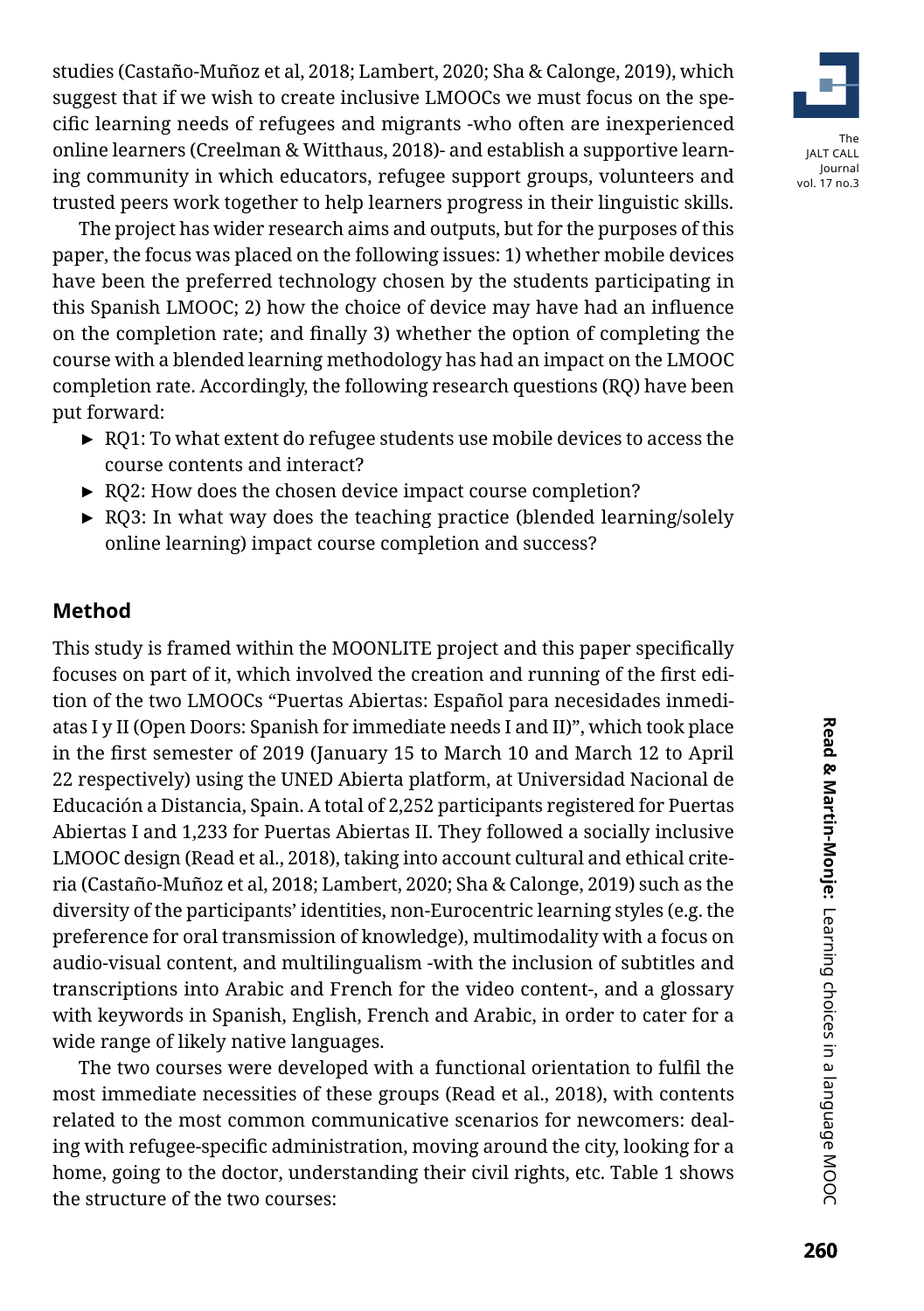**Table 1.** Structure of the two Spanish MOOCs.

| Puertas Abiertas I  | Module 1 | Introductions, administration and bureaucracy |
|---------------------|----------|-----------------------------------------------|
|                     | Module 2 | Routines and daily life                       |
|                     | Module 3 | Travel and moving around                      |
|                     | Module 4 | Going to the doctor                           |
| Puertas Abiertas II | Module 1 | Leisure time and socialisation                |
|                     | Module 2 | Looking for housing                           |
|                     | Module 3 | Training and employment                       |
|                     | Module 4 | Defending your legal rights                   |
|                     |          |                                               |



About a month before the start of the courses, they were publicised in a wide range of Internet portals for refugees and migrants as well as by directly contacting charity and non-governmental associations that work with them.

In geographical terms, the LMOOCs had a broad range of participants. The profile data provided by the platform showed that there were participants from around 60 countries, with the highest percentage from Morocco (16%), followed by Russia (7%), Ukraine (5%), Senegal, Mali or Cameroon (4% each). The participants were mostly male, in their twenties (39%) and educated in their home countries (30% claimed to have university qualifications and 24% secondary education). Most of them were already in Spain (88%) and were recent arrivals (63% had arrived the previous year). The main languages spoken were French (24%), Arabic (16%) and English (15%), which coincided with the glossaries and translations that had been prepared when designing the course-, and they generally admitted that their current level of Spanish needed to improve in all skills (listening, reading, speaking and writing).

Within the courses, social interaction was encouraged through forums and social networks (a Facebook page), both facilitated by volunteers who also spoke the participants' main native languages (French and Arabic). Scaffolding in their learning was promoted through visual aids, such as icons to identify the different items of the course, the possibility to slow down the speed of the video-recordings, glossaries, or online and picture dictionaries.

Furthermore, additional social interaction was also possible for some students who were in F2F language classes. In the MOONLITE project a group of Spanish language teachers had participated in the design, piloting and running of the course. These teachers were able to use the courses as part of a blendedlearning methodology.

As for data collection procedures, they included both qualitative and quantitative techniques. The former consisted of an initial and final questionnaire which explored the profile of the student group enrolled in the courses. The initial questionnaire focused on their demographic data and educational background, current situation as refugees/migrants in Spain or wishing to come to the country, their language skills and the technical equipment they were using and their digital literacy. The final questionnaire investigated the fulfilment of their course expectations, opinions about the course materials and activities,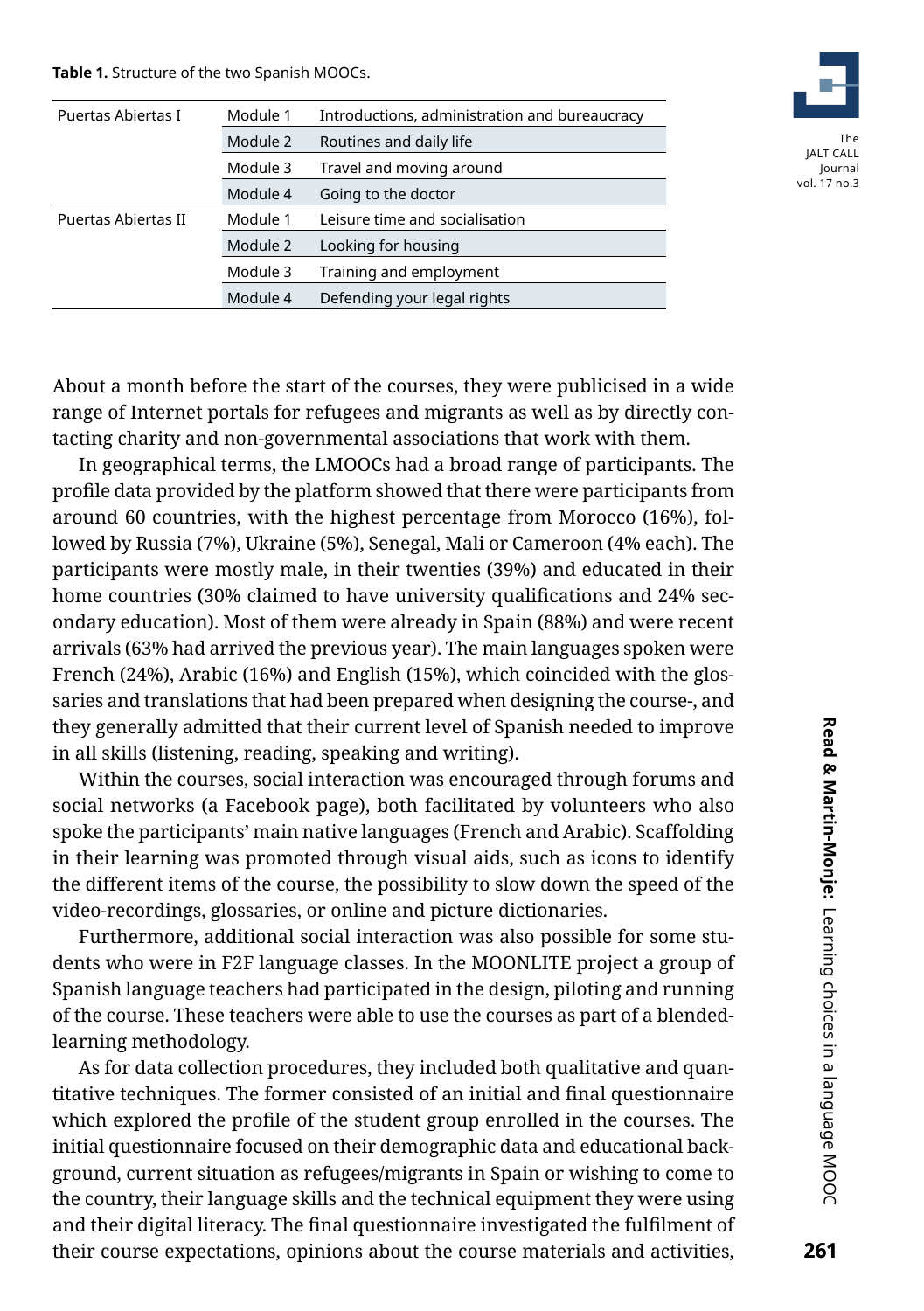possible technical issues and the perceived usefulness of the course in their integration in the country.

Also, as part of the qualitative study a total of 7 semi-structured interviews were carried out with teachers. The purpose of these interviews was to gain a better understanding of how the blended learning had taken place, the methodological strategies the teachers had developed to combine the online course and the F2F sessions, and the access to technology in these F2F classes.

With regard to the quantitative data, the MOOC platform OpenEdX (https://open.edx.org/) recorded the online activity of each participant and YouTubeAnalytics (https://studio.youtube.com/) provided metrics for the video materials on engagement (how long viewers spent watching the video), and device type (which devices users were viewing the videos on). The data set was processed using the Microsoft Excel software.

#### **Results**

The results presented in this section are structured in terms of the three research questions presented above. Regarding the first, that of the device that the students preferred to use to access the course contents, their intention can be seen from a question included in the questionnaire they answered before starting. They were asked about which device they planned to use and were presented a list of devices to choose from. Figure 1 presents the relation of device type to number of students who use them. 44.6% of the students noted their intention to use a mobile device (smartphone, tablet or both) for the LMOOCs, and 94.2% that they would use it in conjunction with either a portable or desktop computer.



**Figure 1.** Intended device usage by students before starting the course

These data can be contrasted with those from the same question included in the questionnaire the students answered after completing the course, presented in Figure 2. While there are fewer answers to the latter (354) than the former (408), the percentages are very similar as is the order of devices actually used.

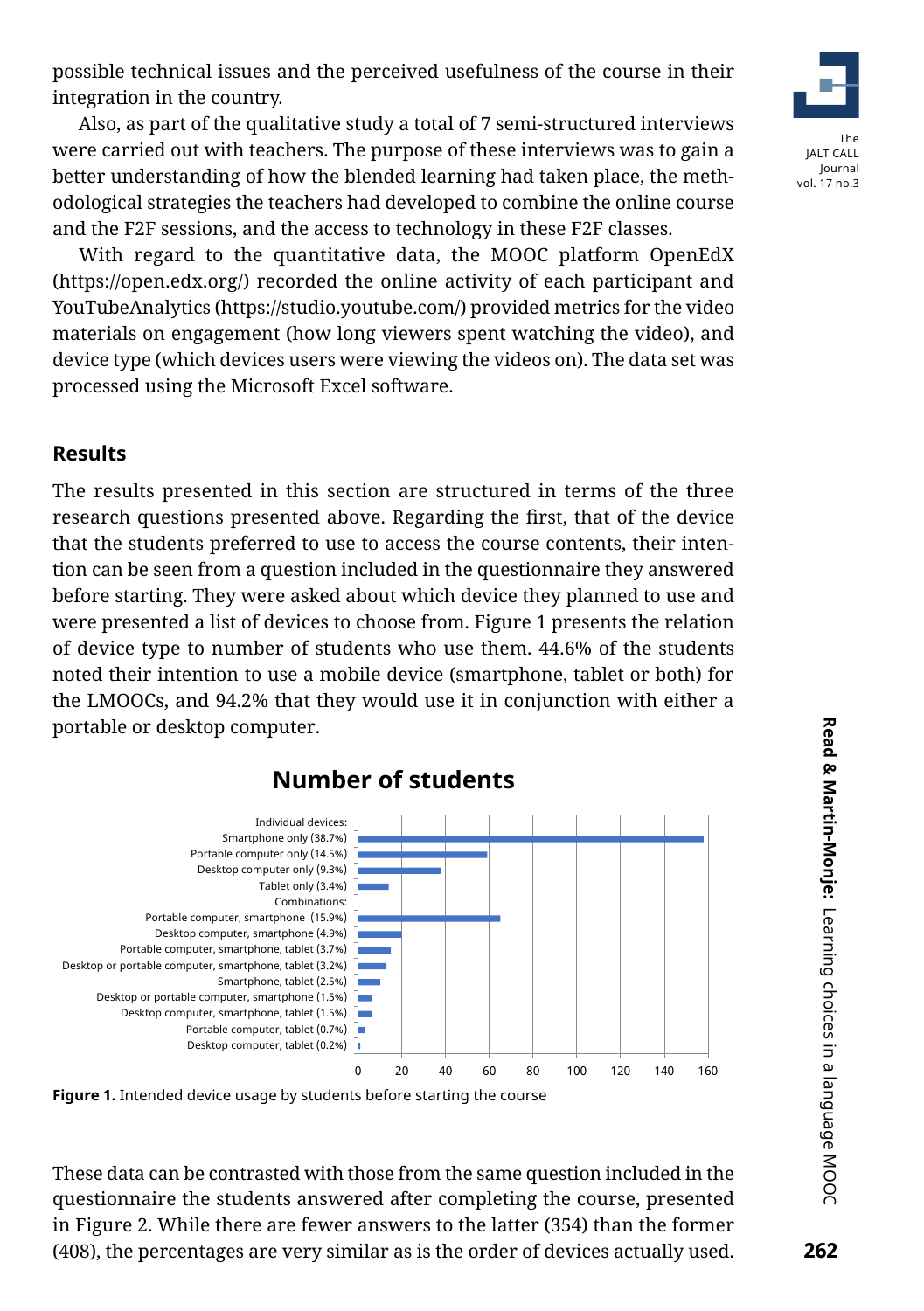

**Figure 2.** Reported device usage by students in the LMOOCs

Once the course started it was possible to contrast these data with those coming from YouTube, where the course videos were stored, and the actual device that the students used. Figure 3 presents the relation of the number of views of course videos to those viewed from a mobile device. Even though only 42.1% of students had stated their intention to only use a mobile device (smartphone, tablet, or both) for the course (and 76.2% to use it in combination with some kind of computer), as can be seen in the figure, over 70% of the views of all the videos were undertaken using a mobile device. The students obviously use the most appropriate device they have at hand to undertake the course. The bigger the screen and better the sound quality, the easier it is for them to understand what is happening in the videos. It is unlikely that a student with a mobile phone on the table next to some kind of computer, would choose to use it to watch course videos. Therefore, if the students do use a mobile device to watch the course videos, either they don't have access to a computer, or they are doing so when they are away from them. Such behaviour supports the idea of mobile learning as "anytime, anywhere".

The

Journal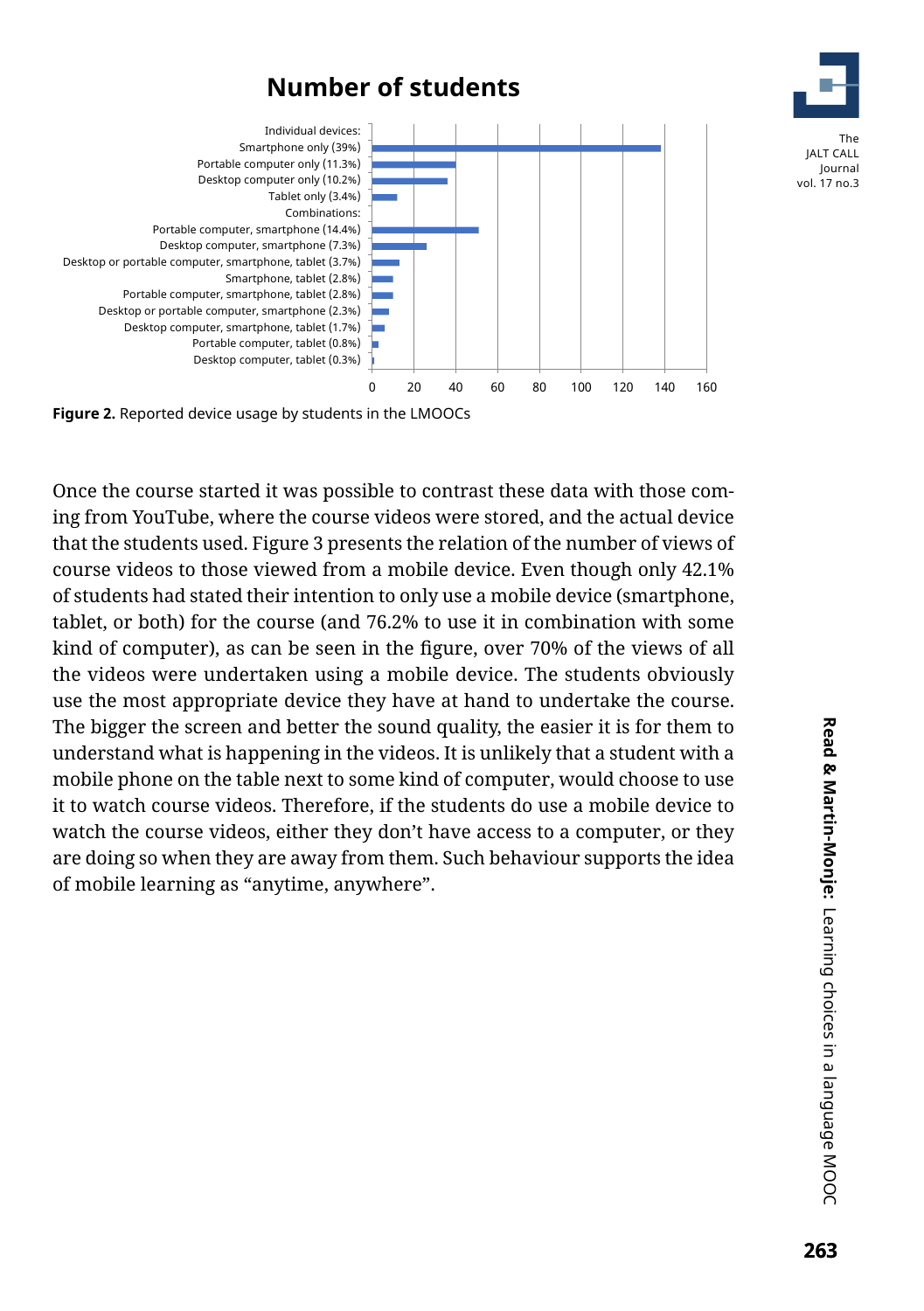



Once the course had finished, the students were asked their opinion about undertaking the course from a mobile device, if they had done so, and how well they were able to use it to learn, and as can be seen in figure 4, 90% considered the experience to have been good or very good (in the sense that they both like undertaking the course on their device and found it a good way to learn).



**Figure 4.** Student experience of having done the course using a mobile device

The students could also add comments to their previous answer, so it was possible to analyse the answers given by those who had selected "Regular" or "Poor". They noted that the main difficulties they had were listening to the audios, downloading the course materials (in PDF), or writing in the forums. Since the course deployment had been tested on both Android and iOS devices, before it had been released to the students, it is not clear why they these problems occurred. Further research would be required. Such problems can occur due to the particular apps that are installed. For example, if a suitable PDF reader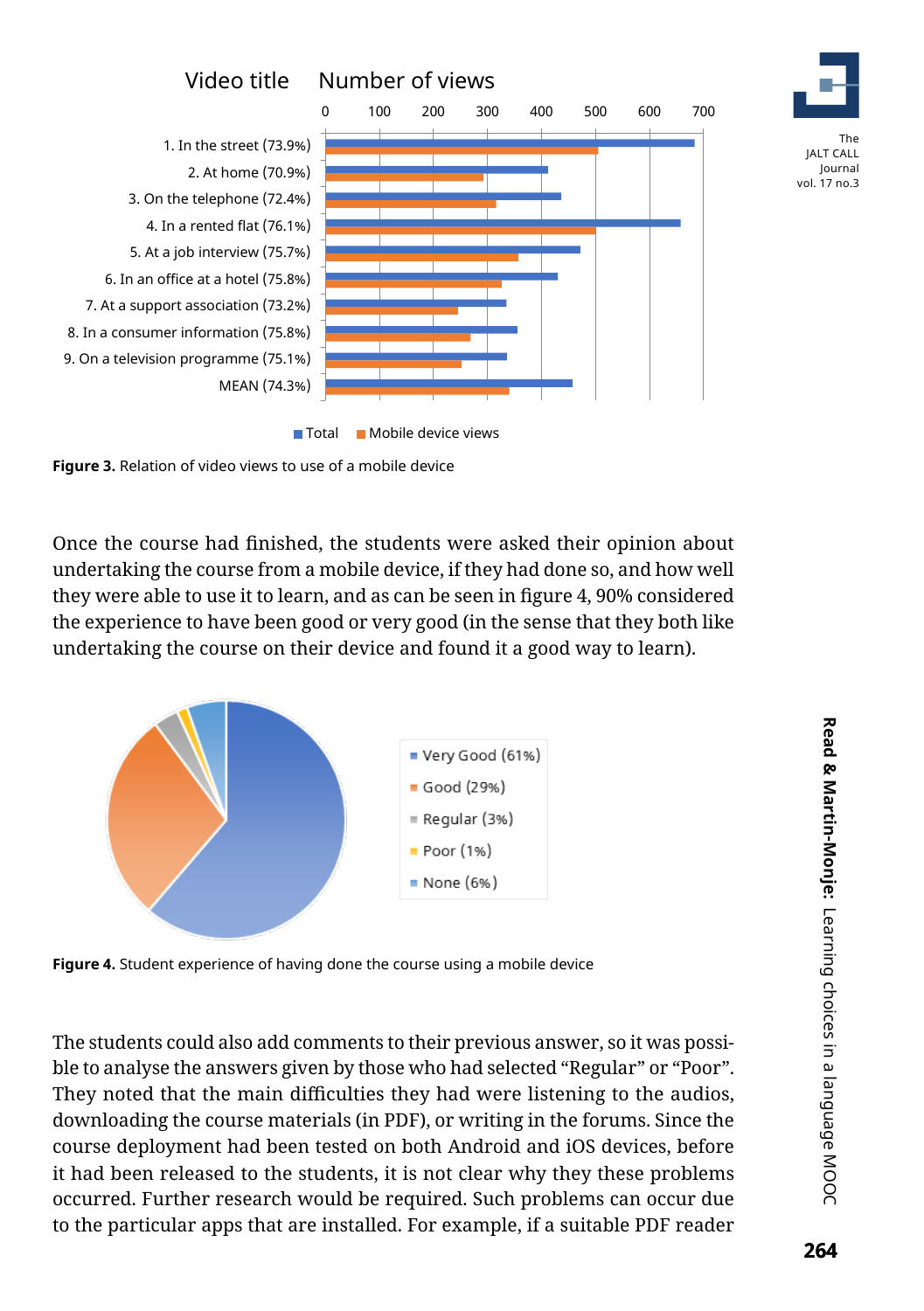is not installed on an iOS device, then it is not possible to download a document. The file has to be downloaded to a specific app, such as Acrobat Reader.

The JALT CALL Journal vol. 17 no.3

Regarding the second research question, about the device chosen to undertake the course and overall completion and success (the former refers to students who have undertaken all the module activities, and the latter, correctly answering 50% or more of the evaluation questions at the end of each module), the data presented previously in figures 1 and 2 can be complemented with the completion rates of the individual activities in each module, presented in figure 5, and the final module evaluation, presented in figure 6. The mean success rate for each activity is 97.3% and for each module 98.5%.



**Figure 5.** Relation of students submitting the module activities to those passing them.



**Figure 6.** Relation of student number undertaking final module activity and pass rate

Regarding research question 3, and the students' opinion on whether the teaching practice (blended learning/solely online learning) had an impact on successful course completion, firstly it was necessary to know whether the students were attending F2F language classes. Figure 7 shows that 72.9% of the students were attending some form of Spanish language class.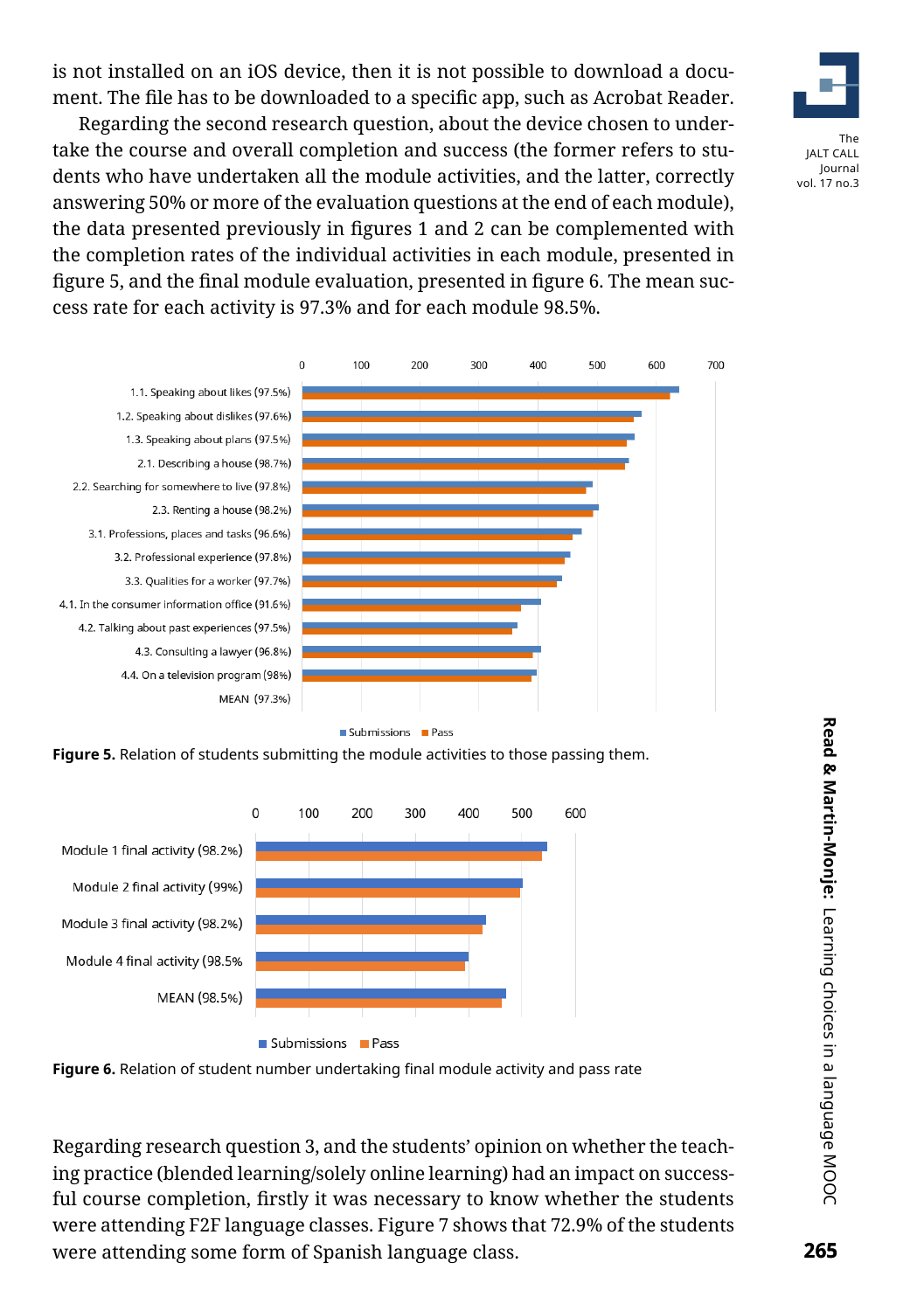

**Figure 7.** Students attending F2F language classes

The students who had answered affirmatively to the previous question were subsequently asked whether the LMOOCs had helped them with their classes, the results of which can be seen in figure 8.



**Figure 8.** Student's opinion on whether the LMOOCs had helped them with their language classes

Ignoring the cases where answers unrelated to the question were given, or where no answers were given at all, there were 181 affirmative replies given from a total of 187, showing that 96.8% of the students who had undertaken the LMOOCs considered them to have helped the students with their F2F language classes. Subsequent analysis of the comments provided by the students, enabled them to be grouped together, to show the most common answers, presented here from most popular to least: learn more Spanish and practice using it, learn more vocabulary and pronunciation, understand more spoken Spanish, improve my pronunciation, speed, and fluency, learn new verbs and grammar, learn about Spanish culture, do practical activities from situations that I may find myself in.

The students who were attending the F2F language classes with the teachers who had participated in the development of the courses were asked if they would have liked to have worked more on the second language content covered in the LMOOCs in their classes. As can be seen in figure 9, 88.4% would have liked to have had the LMOOC content covered in their classes.

The JALT CALL Journal vol. 17 no.3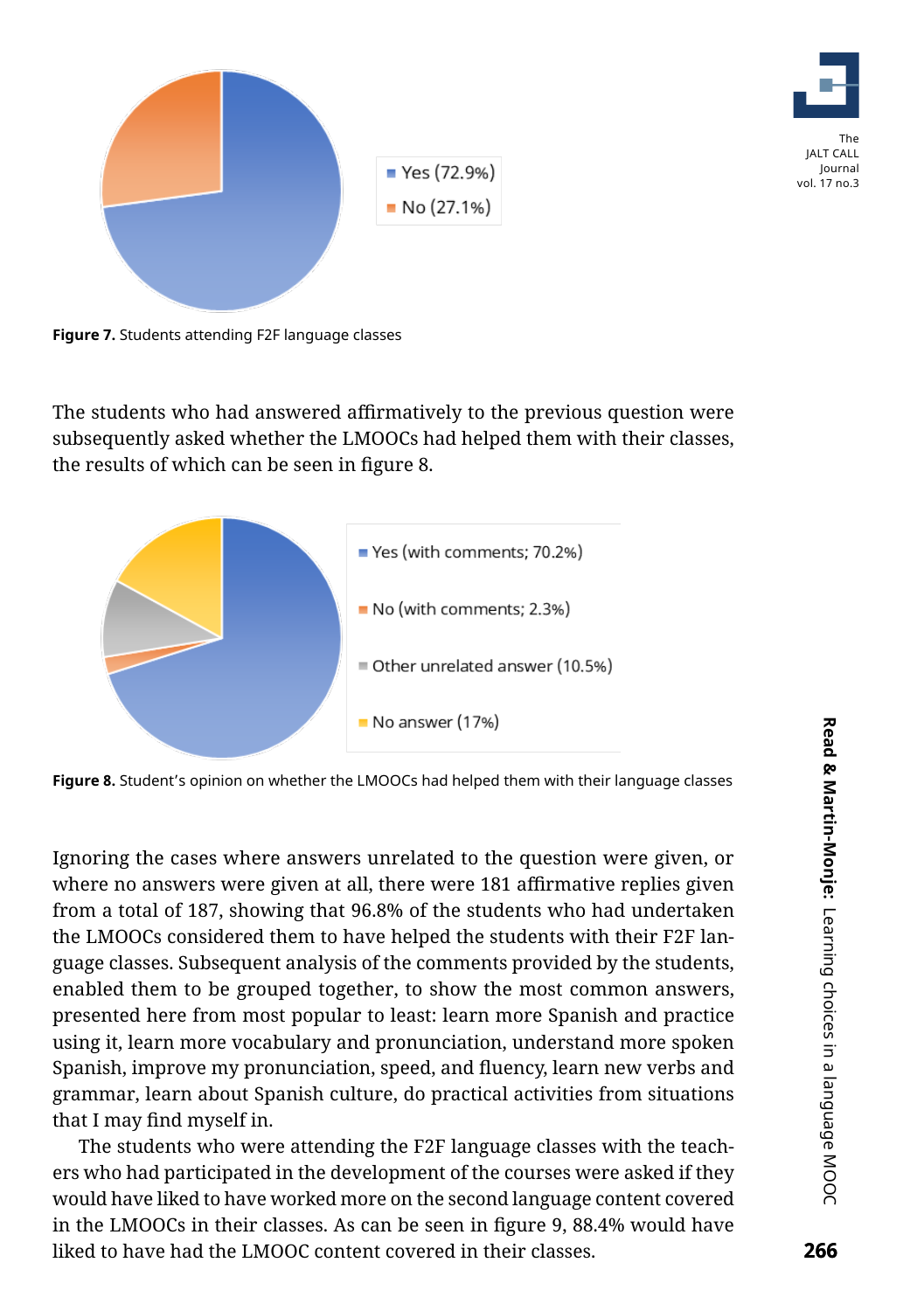



**Figure 9.** Students who would have liked to work on the LMOOCs in their F2F language classes.

Similarly, the teachers in these classes were asked about the students' use of their own devices in the educational centres and whether they also used the devices when they were absent, as evidenced in questions 5 and 6 from the interview questions given to the teachers:

Q5. Did the students use their own devices to access the course or just watch you access the course?

Q6. Which devices did the students use to access the course?

Affirmative answers were provided by about almost all students. However, a few refugees and migrants didn't have access to any devices. Furthermore, a lot of students, according to their teachers, didn't have access to Internet and had to use public Wi-Fi networks when they could find them. Fortunately, in Spain, there are a large number of such open networks available.

#### **Discussion**

The underlying goal of this research was to understand what factors led 33% of the students who undertook the Puertas Abiertas LMOOCs to successfully complete these consecutive courses and view the experience in such a positive manner. The majority of MOOCs don't achieve these completion figures, where typically only around 12% of students actually successfully finish them (Jordan, 2015). Even though MOOCs have been positioned in the educational market as an inclusive option for students who have been left behind the standard formal institutional teaching process, the majority of people on these courses already have some qualifications (e.g., Wildavsky, 2015). However, in this case, since the courses were specifically designed and developed for refugees and migrants recently arrived in Spain, then it is perhaps not surprising that the student profile was different. Another factor that arguably made these LMOOCs particularly interesting to this target audience, is not only the fact that they covered introductory Spanish, since there are many such courses freely available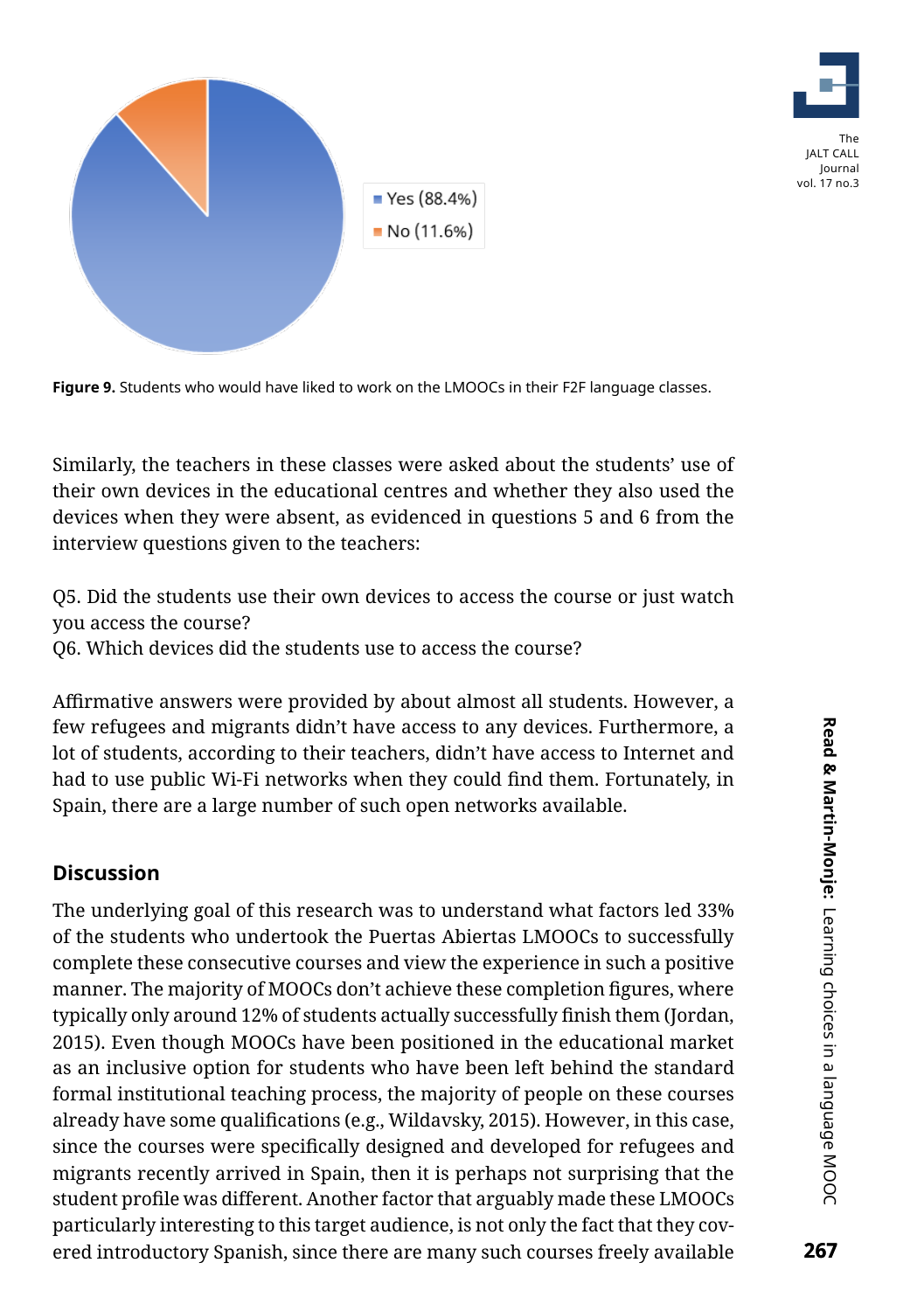online, but also the social context of the course, in that each of the modules was based in real life situations in which refugee and migrant students would likely find themselves, at one time or another (such as asking for directions, going to the doctor, seeking legal help, etc.).

Prior contact with this social group and the charity organisations that support them, not only helped the authors (and other collaborating colleagues) build the two LMOOCs for them, but also gave an insight into their needs and behaviours. The three research questions presented earlier, therefore, can be seen to reflect this relation. The use of mobile devices as the main, and sometimes only, technology that they have for personal communication and access to information, is highlighted both in the academic literature (e.g., Rippin, 2019), and also in the general press (e.g., Evans, 2014). As noted by Read & Bárcena (2015), these devices are like digital Swiss Army knives, since they are small, light, but also highly functional. Their use as a preferred way to access information online is not something restricted to refugees and migrants but reflects a general trend. In general terms mobile access to websites and social networks from mobile devices accounts for over half of all Internet traffic (BroadbandSearch, 2021). However, in Europe this figure is close to 80%, in the United States 90%, and in China closer to 98% (Galos, 2021). Since the MOOC platform used at UNED where these courses were hosted is Open EdX, which in itself is not completely responsive (Wikipedia, 2021), care was taken by the course development team to ensure that the contents and activities did deploy well on mobile devices.

The first research question was established to explore the relation between the students' mobile device usage and their success in the LMOOCs. From figure 1, it can be seen that 44.6% of the students noted their intention to use only a mobile device, and 31.6% to use it in combination with some kind of computer. Based upon the data from YouTube, detailed in figure 3, a mean of 74.3% of the students actually used a mobile device to watch the course videos.

In the final questionnaire, there are 3 questions that directly relate to device usage, firstly the same question that was present in the initial question, about device usage, secondly, a question on the experience of having used a mobile device to take the course (if this was the case), and thirdly, if the experience had been negative, why this was so. For the first question, as can be seen in figure 2, the data are very similar to those presented in figure 1, showing that the students' intentions did not change during the courses, and 78.5% did use a mobile device in some way during the LMOOCs, either as their only technology or in combination with some kind of computer. Secondly, as can be seen in figure 3, 74.3% of the students used a mobile device to access the videos on the courses from YouTube. Thirdly, figure 4 shows that 90% of the students who had used a mobile device for the course found the experience to be very good or good (in terms of user experience and as an effective way to learn, as noted above). As noted subsequently, the problems the students had with using such a device to undertake the course were related to accessing and interacting with the course resources.



This result reflects the use of mobile devices by refugees and migrants as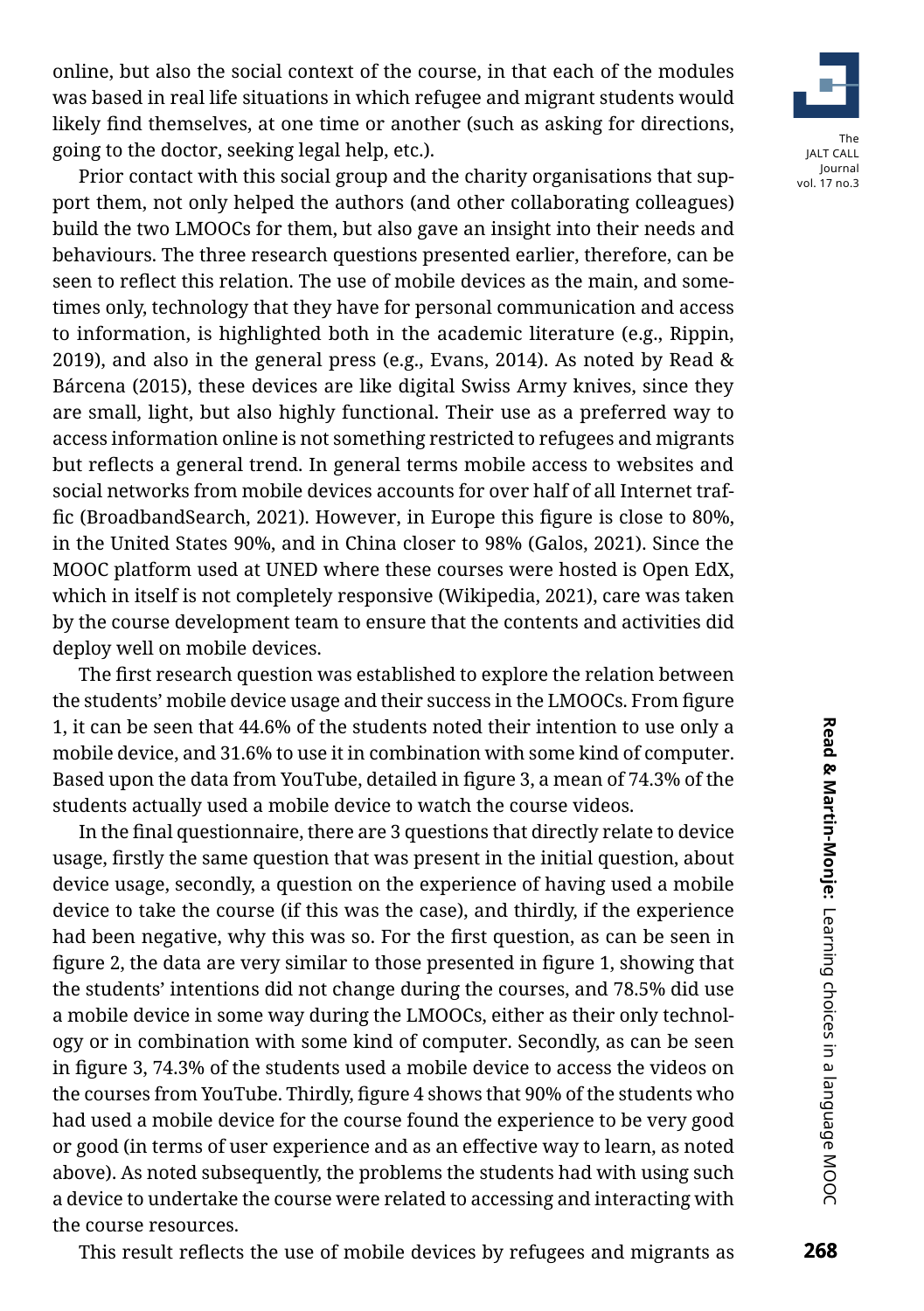their main, and sometimes only, way to reach information and services online. Even where an alternative exists, like a portable computer, quite often the ease of access and use makes such devices the preferred option. Based upon the data presented above, owning a mobile device doesn't necessarily mean that a computer wouldn't be used if one was available and the task to be done was appropriate. Not surprisingly, refugees and migrants like to combine the technology they have to work in the LMOOCs, when they have more than one option available, in the same way as other students do. If and when they are somewhere where computers are available, then they will use them. Otherwise, they use their mobile devices. This was noted by the teachers of the students that attended F2F classes.

These results suggest that mobile devices represent a general and ubiquitous tool for students to increase their engagement with online language learning courses such as the LMOOC used here. Such an automatic adoption of them for this purpose reflects what Bax (2003) refers to as the "normalization" of this technology. Students' behaviour reflects that of the majority of people, i.e., their mobile devices are never far from their hands, and are both available and a natural choice for any online activities including their language learning activities. As such, as Bax notes, they can be seen to be a valuable element in the language learning process.

Regarding the second research question, about the impact of the device type on course completion and success (where the former refers to the number of students who interact with all the materials in each module and undertake the associated activities and the latter are the students who achieve more than 50% of correct answers in all activities and evaluations), based upon the data from figure 2, that showed that 78.5% of the students who undertook the courses used a mobile device, and from figure 6, where successful course completion was 98.5%, it can be concluded that the majority of the students who finished the course used mobile devices, to some degree. As noted above this doesn't necessarily imply that they only used them and had no access to computer, but that such devices formed an important tool that all of them had and arguably contributed to the successful completion of the course. In order to better understand which device each student has used to connect to the MOOCs, a computer or a mobile device, finer-grained data would be necessary. The data would need to show not only how long each type of device has been used but also which activities have been undertaken. Currently, such data is not produced for the analytics available in this platform.

The third research question focusses on the teaching methodology used with the students, whether they only undertook online learning in the LMOOCs or also attended F2F language classes, and whether this had any impact on course completion and success. From the student questionnaire it can be seen that 72.9% of the students who finished the courses attended F2F Spanish classes. This provided them with a blended language learning methodology, since according to their teachers, some of these classes were used to work on the LMOOCs or to do activities intended to reinforce what was being learnt there. According to the questionnaire, 96.8% of the students who were asked whether

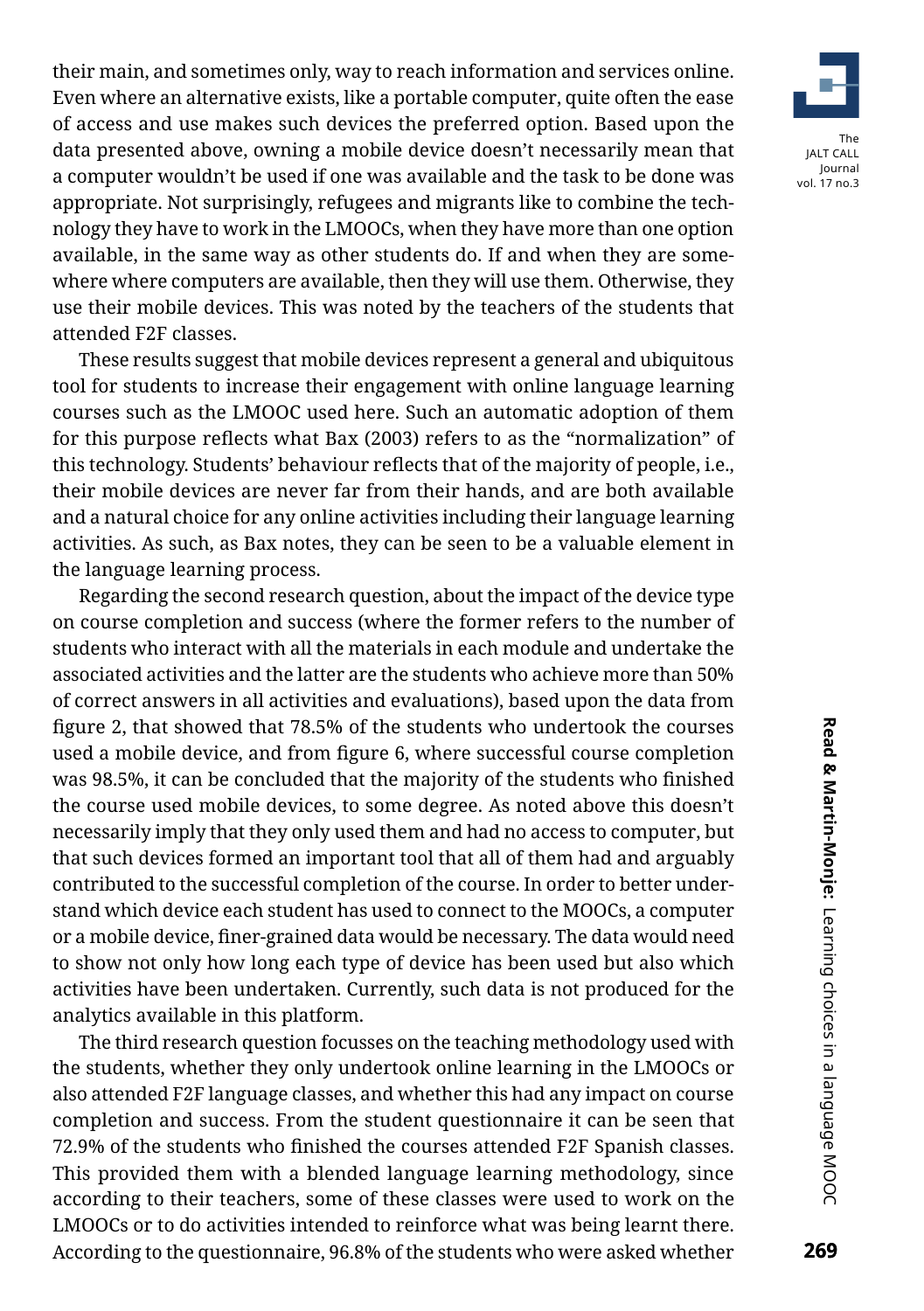the LMOOCs had complemented the F2F classes, said yes. Furthermore, based upon the additional comments that the students provided, there was a complementary relationship between the F2F classes and the LMOOCs. The former helped the latter and vice versa. Examples quoted by the students for this relationship, include improvements in vocabulary, grammar, and general motivation to carry on. When asked whether they would like to have had more classtime work on the LMOOCs, 88.4% of the students said "yes," noting that it would have helped them to better understand the material in the course, make the online course more interactive, and provide a general increase in the support they received.

The F2F language teachers offered a complementary perspective here, highlighting the supporting problem-solving nature of the classes. In their interviews, there were three questions that were relevant to this research question:

Q2. How did the classes complement the MOOC?

Q3. Did you answer student questions about the MOOC? Did you focus on grammar, oral or written practise?

Q4. Did you anticipate content that you knew the students would see in the course? And more advanced elements?

The teachers noted, in a similar way to the students in their questionnaire, that the classes and MOOC were mutually supportive, and that the blended approach was popular with almost all the students, motivating and supporting them to continue with the MOOC, even in cases where individual students were having difficulties and might otherwise have abandoned a course. The teachers had used classroom time to answer different questions arising from the MOOC, focussing on questions of grammar, oral and written practise, as they arose. Finally, it can be noted that since the teachers were familiar with the structure of the MOOC and knew which sections the students were going to study next, they were able to anticipate some of the content and prepare the students for what they were going to see. Thus, in this case the key to success was how the teachers helped the students make the most of the course, highlighting the resources and activities that best fitted their needs; so the focus should be placed on how the blended approach maximised the learning experience, rather than on which complementary resources were available in the online course.

Finally, it is important to consider the limitations of this research and its transferability to other social collectives. Firstly, it has to be noted that the majority of students who completed the final questionnaires were those who completed the LMOOCs. So, we are lacking data from those who didn't. For example, maybe the students who dropped out also used mobile devices more than other types. From the authors' experience, this is a standard problem in research based around online courses since the students who drop out usually disconnect completely from the learning scenario and are not easily contactable to find out why. However, as noted above in this case, there are complementary data, about which devices were used to watch the YouTube videos in

The JALT CALL Journal vol. 17 no.3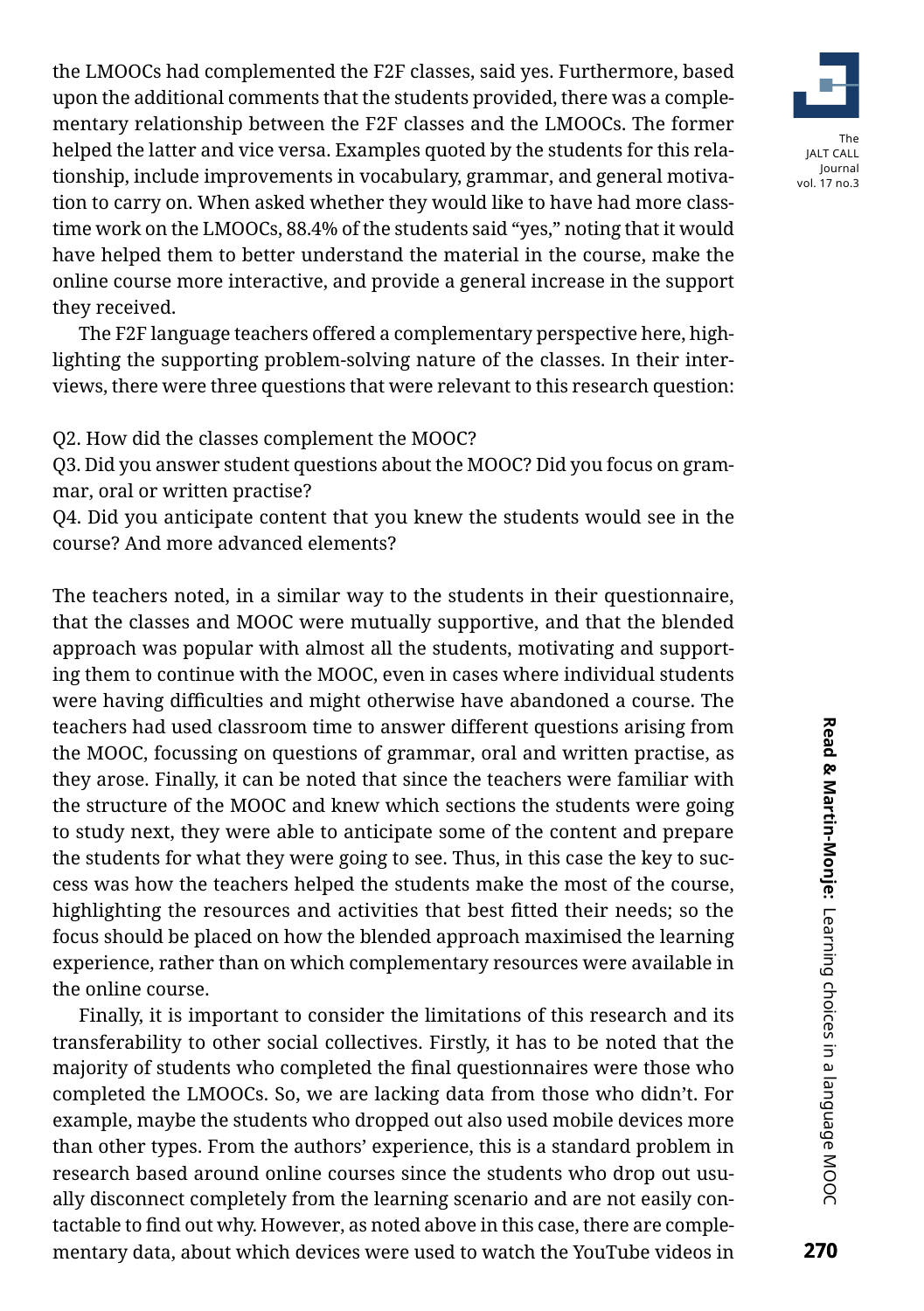

the courses, that do show that almost half of students who saw the videos did so from a computer. This contrasts with the above data from the final questionnaires, where 85% of the students stated that they had used mobiles to access the courses (of whom 95% were very happy with the experience). Therefore, it is reasonable to conclude that more of the students who successfully completed the LMOOCs were using mobile devices to do, and as such, these devices have contributed to this result.

Secondly, the popularity of the blended-learning methodology with this particular student group of students is also possibly due, to some extent, to their need for human contact. It has been noted that refugees have been reported to distrust online learning and prefer F2F taught classes (Kamyab, 2017). This is not surprising given the often-traumatic history they have and their desire for stability and social integration. They may be, therefore, more motivated by any F2F teaching than most students from western society would be. A future study would be needed with a different student profile to explore this question.

Thirdly and finally, regarding the transferability of these results to other social collectives, and indeed, other areas of knowledge, more research is needed. A key feature of the refugees and migrants, the audience of these LMOOCs, is that they are obviously very keen to learn the target language of the country where they are to help them settle, find a job, and improve their lives via a better social inclusion. Would other students, following such a course for interest, or as one of many goals they might have for self-improvement, present similar behaviour? Maybe not. However, the research questions that the authors have attempted to answer with this research place the spotlight on two important factors related to student learning, and more generally, human behaviour: the role of mobile devices in online learning and the effect of a blended-learning methodology. The former reflects a general behavioural change in the population over the past decade, where few would deny what Bax (2003) referred to as the "normalization" of this technology. That such devices appear to potentiate online learning would seem to confirm the role they are having in most other areas of online behaviour. The latter reflects peoples' need for other people. We are social animals (Dijksterhuis, 2005) and benefit from contact with our peers and with those who can support us. It is not surprising, therefore, that students benefit with online courses from F2F classes, and vice-versa. Such support can range from mere motivational improvement to access to mutually complementary content and activities. Such benefits are arguably not limited to the social group under study in this research, that of refugees and migrants, but is general to all types of students in different areas of learning.

# **Conclusion**

In this article a study is presented of two socially inclusive LMOOCs undertaken by refugees and migrants as part of the MOONLITE project. Given the everyday reality of this collective, and previous evidence of their learning needs, special attention was given to ensure that the courses deployed well on mobile devices.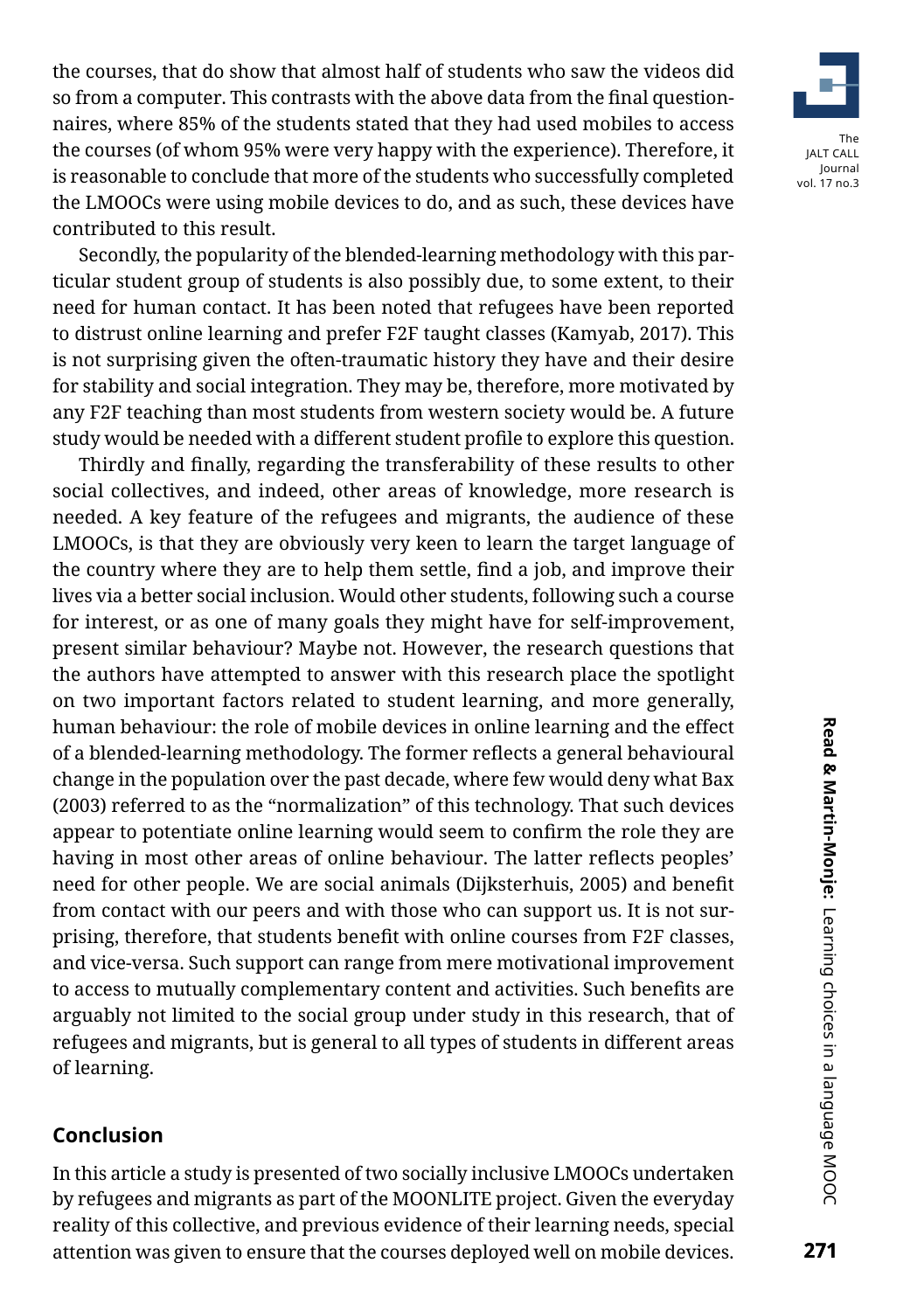In this study three research questions were formulated on the types of devices the students prefer to use for the courses, whether that choice affects course completion, and if the teaching practice influences success on the courses.

In order to answer these questions, qualitative and quantitative data were obtained from an initial and final student questionnaire, semi-structured interviews with the language teachers involved in the courses, and from the MOOC platform and YouTube Analytics. The data supported the conclusion that the students prefer to use a mobile device to undertake the courses, although a computer would be used as well in some cases. The majority of the students who used a mobile device successfully completed the courses. The near ubiquity of these devices and ease of access to the LMOOCs were presumably factors that made "anytime anywhere" studying possible. Regarding the teaching methodology, the majority of students who completed the course attended F2F language classes, found the online courses to complement them, and would have like to have more time spent in the classes to the courses.

While the results of the study presented here would appear to answer the research questions presented by the authors, the limitations of this work that were highlighted in the previous section needs to be born in mind, so that future studies can focus on the issues raised by them. Firstly, the post questionnaire was mainly answered by students who successfully completed the course. Although this problem is not easy to solve, some other way of reaching students who abandoned the courses should be found in the future. Secondly, that the popularity of blended-learning methodology with refugees and migrants may in part be due to their need for human contact. One way to explore this point would be to develop an LMOOC, with broader learning objectives and content, that would attract a wider range of students. Thirdly and finally, such an LMOOC would also enable the transferability of these results to other social collectives to be further studied.

This paper shows that LMOOCs are a useful educational model for migrants and refugees, helping them in their integration in the host country through the improvement of their language skills. Digital learning is cost-effective and offers flexible solutions that enable the design of tailor-made courses for these groups. In the context of the MOONLITE project their MOOCs Puertas Abiertas I & II have followed the guidelines for inclusive LMOOCs involving the target audience in the MOOC production process, incorporating inclusiveness in the design, development and deployment, making them accessible from mobile devices, including multimodal materials, using volunteer refugees and migrants as educational proxies, making the most of educational opportunities to create online communities and using language to create a respectful and emphatic atmosphere.

These LMOOCs truly cater for students who are on the margins of education, with difficulty in accessing university courses due to their background and socio-political circumstances. The Puertas Abiertas LMOOCs have been specifically designed for refugees and migrants recently arrived in Spain and the course contents focus on real life situations which they are likely to encounter. This is probably why the success rate has been higher than in other LMOOCs,

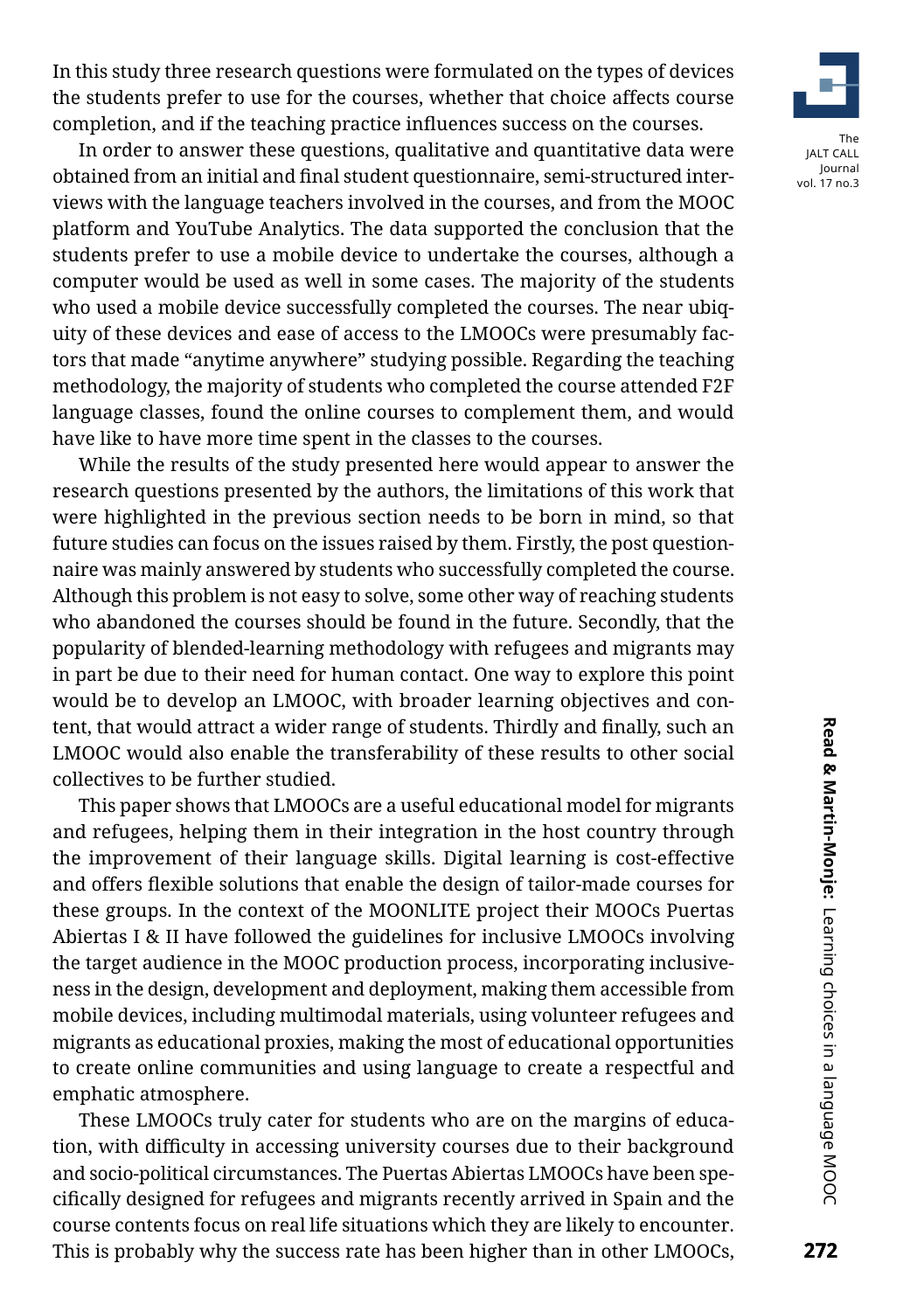and also why the student profile is different, i.e., the typical LMOOC student is female, in her late thirties, from a developed Western country and has university qualifications (Martín-Monje, 2017).

This paper shows that the choice of a mobile device to access the course contents is a natural one for migrants and refugees, since for many of them it is the only technology that they have easily at hand. They also seem to be satisfied with this experience of mobile learning, although some reported specific problems accessing and interacting course resources. Furthermore, the use of these devices acted as an important asset towards the successful completion of the course.

Regarding the blended learning methodology, both teachers and students claim the positive impact in the learning process which has worked in two directions: The LMOOC has complemented the F2F classes, and these classes have been useful in keeping students engaged and motivated to continue with the online course. Besides, it has helped them clarify doubts, especially regarding vocabulary and grammar.

# **References**

- Adams Becker, S., Rodriguez, J.C., Estrada, V., & Davis, A., (2016). *Innovating language education: An NMC Horizon project strategic brief.* Austin, Texas: The New Media Consortium. Retrieved from http://hdl.handle.net/10125/49406
- Barcena, E., & Martín-Monje, E. (2014). Introduction: Language MOOCs: An emerging Field. In E. Martín-Monje & E. Barcena (Eds.), *Language MOOCs: Providing learning, transcending boundaries* (pp. 1–15). Berlin: Walter de Gruyter GmbH.
- Barrett, B., & Sharma, P. (2007). *Blended learning.* Oxford: Macmillan.
- Bax, S. (2003). CALL past, present and future. *System 31*(1), 13–28. http://dx.doi.org/10.1016/S0346-251X(02)00071-4
- Bax, S. (2011). Normalisation revisited: The effective use of technology in language education. *International Journal of Computer-Assisted Language Learning and Teaching 1*(2), 1–15. https://doi.org/10.4018/ijcallt.2011040101
- Bianco, R., & Ortiz Cobo, M. (2019). Adquisición formal e informal de las lengaus en procesos migratorios: Comparativa entre el caso de inmigrantes y refugiados. *Lengua y habla 23,* 399–412.
- Bradley, L., Lindström, N.B. & Hashemi, S. S. (2017) Integration and language learning of newly arrived migrants using mobile technology. *Journal of Interactive Media in Education, 1*(3), 1–9. https://doi.org/10.5334/jime.434
- BroadbandSearch (2021). Mobile vs desktop internet usage (Latest 2021 Data). Retrieved from

https://www.broadbandsearch.net/blog/mobile-desktop-internet-usage-statistics Castaño-Muñoz, J., Colucci, E., & Smidt, H. (2018). Free digital learning for inclusion of migrants and refugees in Europe: A qualitative analysis of three types of learning purposes. *International Review of Research in Open and Distributed Learning, 19*(2). https://doi.org/10.19173/irrodl.v19i2.3382

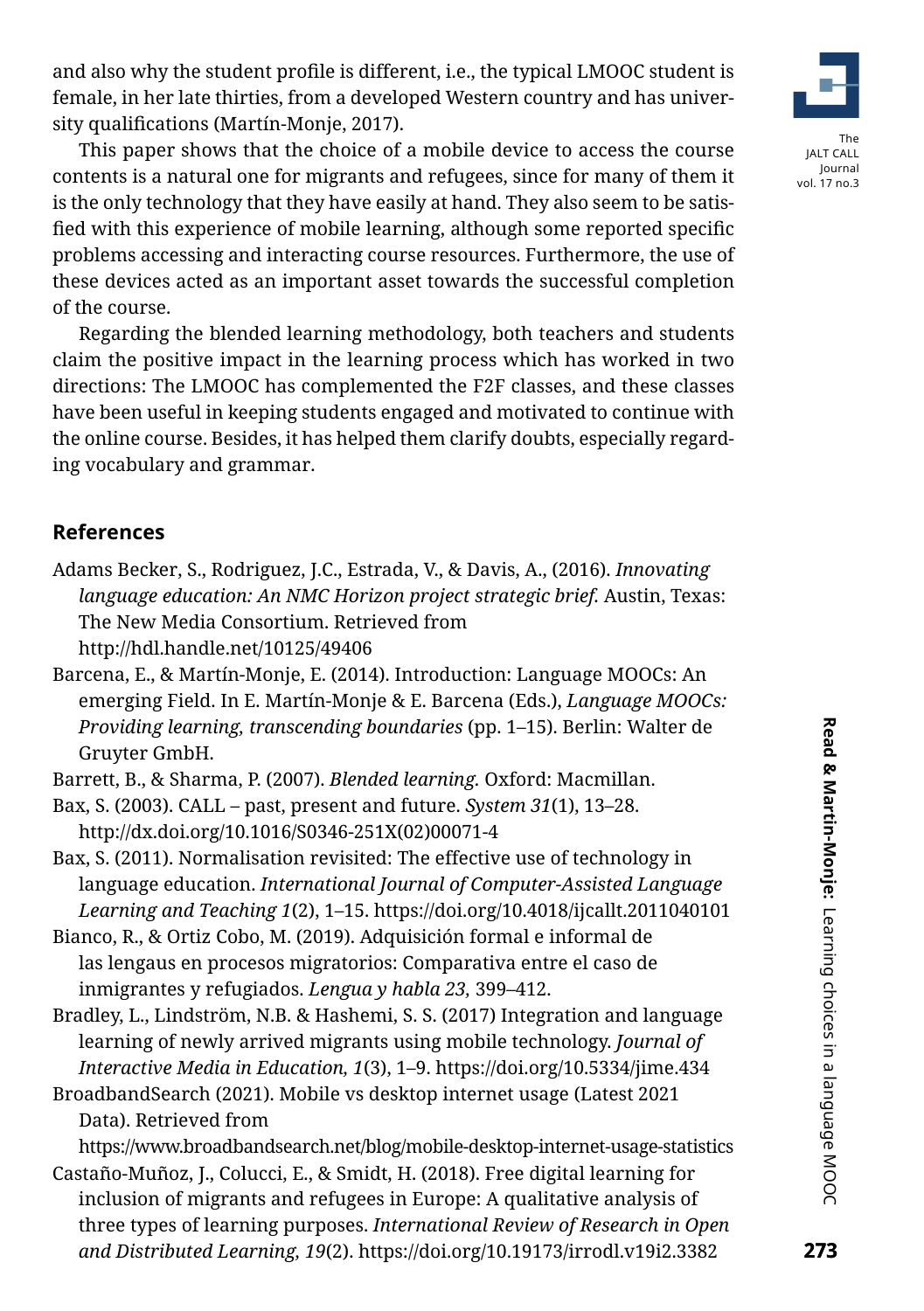- Castrillo, M. D., & Sedano, B. (2021). Joining forces toward social inclusion: Language mooc design for refugees and migrants through the lens of maker culture. *CALICO Journal, 38*(1), 79–102. https://doi.org/10.1558/cj.40900
- Chinnery G. (2006). Going to the MALL: Mobile assisted language learning. *Language Learning & Technology 10*(1), 9–16,

Claypole, M. (2010). *Controversies in ELT.* Norderstedt: LinguaBooks.

- Colucci, E., Muñoz, J. C., & Devaux, A. (2017). MOOCs and free digital learning for the inclusion of migrants and refugees: A European policy study. Retrieved from http://ceur-ws.org/Vol-1841/P02\_114.pdf
- Creelman, A. & Witthaus, G. (2018). Facilitated MOOC support-closed bubbles in an open sea. In D. Jansen & L. Konings (Eds.), The 2018 OpenupEd Trend Report on MOOCs (pp. 31–34). Maastricht, NL: EADTU.
- Dewaele, J. M. (Ed.). (2018). Emotions in second language acquisition [Special issue]. *Studies in Second Language Learning and Teaching, 8*(1). Retrieved from https://pressto.amu.edu.pl/index.php/ssllt/issue/view/847
- Dijksterhuis, A. (2005). Why we are social animals: The high road to imitation as social glue. *Perspectives on imitation: From neuroscience to social science, 2,* 207–220.
- Evans, B. (2014). *Mobile is eating the world.* Benedict Evans Blog. Retrieved from [http://ben-evans.com/benedictevans/2014/10/28/](http://ben-evans.com/benedictevans/2014/10/28/presentation-mobile-is-eating-the-world) [presentation-mobile-is-eating-the-world](http://ben-evans.com/benedictevans/2014/10/28/presentation-mobile-is-eating-the-world)
- Fuchs, C. (2017). Learner autonomy in beginning language MOOCs (LMOOCs): The student teachers' perspective. In M. Cappellini, T. Lewis, & A. Rivens Mompean (Eds.), *Learner autonomy and Web 2.0* (pp. 168–197). Sheffield: Equinox Publishing Ltd.
- Galos, N. (2021). *What percentage of internet traffic is mobile in 2021?* Retrieved from

https://hostingtribunal.com/blog/mobile-percentage-of-traffic/#gref Godwin-Jones, R. (2011). Mobile apps for language learning. *Language Learning & Technology, 15*(2), 2–11.

- Godwin-Jones, R. (2016). Looking back and ahead: 20 years of technologies for language learning. *Language Learning & Technology 20*(2), 5–12.
- Godwin-Jones, R. (2017). Smartphones and language learning. *Language Learning & Technology, 21*(2), 3–17.
- Grant, S. (2015). Peer review process completion rates and subsequent student perceptions within completely online versus blended modes of study. *System, 62,* 93–101. https://doi.org/10.1016/j.system.2016.06:010
- Jabeur, N., Zeadally, S., & Sayed, B. (2013). Mobile social networking applications. *Communications of the ACM, 56*(3), 71–79.
- Jones, A., Kukulska-Hulme, A., & A. Brasher. (2017). Editorial: Special collection on migrants, education and technologies. *Journal of Interactive Media in Education, 1*(5), 1–3.
- Jordan, K. (2015). Massive open online course completion rates revisited: Assessment, length and attrition. *International Review of Research in Open and Distributed Learning. 16*(3), 341–358.



JALT CALL Journal vol. 17 no.3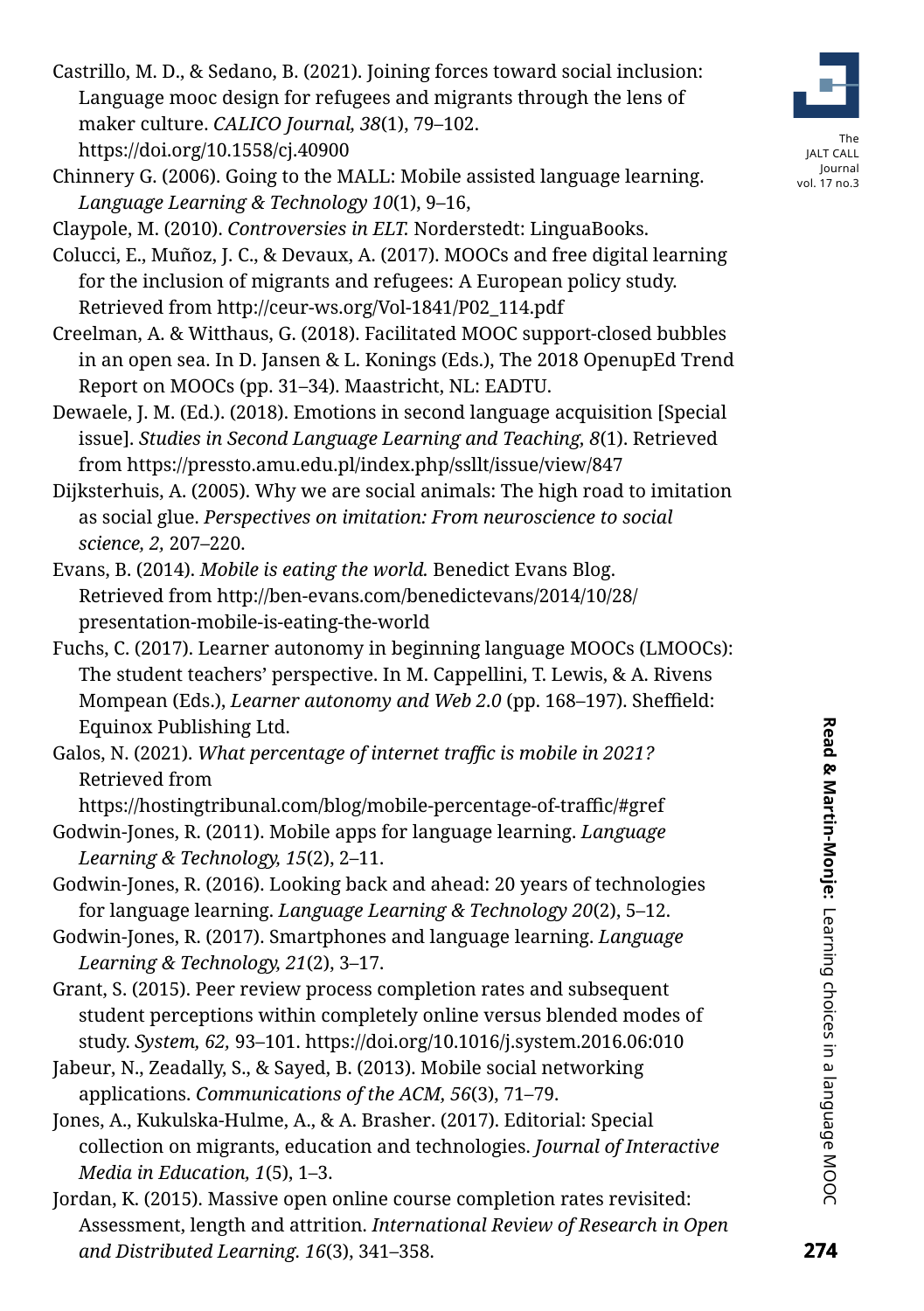- Kamyab, S. (2017). Syrian refugees higher education crisis. *Journal of Comparative & International Higher Education, 9*(Winter), 10–14.
- Kim, D., Rueckert, D., Kim, D. J., & Seo, D. (2013). Students' perceptions and experiences of mobile learning. *Language Learning & Technology, 17*(3), 52–73.
- Ko, M. H. (2017). Learner perspectives regarding device type in technologyassisted language learning. *Computer Assisted Language Learning, 30*(8), 844–863.
- Kukulska-Hulme, A., Gaved, M., Paletta, L., Scanlon, E., Jones, A., & Brasher, A. (2015). Incidental learning to support the inclusion of recent immigrants. *Ubiquitous Learning: an international journal, 7*(2), 9–21.
- Lambert, S. R. (2020). Do MOOCs contribute to student equity and social inclusion? A systematic review 2014–18. *Computers & Education, 145,* 103693.
- Levy, M. (1997). *Computer-assisted language learning: Context and conceptualization.* Oxford: Oxford University Press.
- Li, R. (2017). *The preliminary exploration of the application of MOOC in college oral English teaching.* ITME 2016.
- Li, Z., & Hegelheimer, V. (2013). Mobile-assisted grammar exercises: Effects on self-editing in L2 writing. *Language Learning & Technology, 17*(3), 135–156.
- MacIntyre, P.D. (2002). Motivation, anxiety and emotion in second language acquisition. *Individual differences and instructed learning, 2,* 45–68.
- Martín-Monje, E., & Borthwick, K. (2021). Researching massive open online courses for language teaching and learning. *ReCALL, 33*(2), 107–110.
- Martín-Monje, E. (2014). Integration of Web 2.0 Tools in a VLE to improve the EFL Spanish university entrance examination results: A quasiexperimental study. *CALICO Journal, 31*(1), 26–42. https://doi.org/10.11139/cj.31.1.40–56
- Martín-Monje, E. (2017, February 2). *Mind the L in LMOOCs: The importance of language learning in massive courses.* IV Congress DILLE, Venice, Italy.
- Mosallam, R.Y. & Thabet, A. A. (2016). Coping with stressful life events and mental health disorders among university students. *BAOJ Psychology, 1*(3), 1–11.
- Neumeier, P. (2005). A closer look at blended learning Parameters for designing a blended learning environment for language teaching and learning. *ReCALL, 17*(2), 163–178.

https://doi.org/10.1017/S0958344005000224

Panagiotidis, P. (2019). MOOCs for language learning. Reality and prospects. In K. Graziano (Ed.), *Proceedings of Society for Information Technology & Teacher Education International Conference* (pp. 540–546). Las Vegas, NV, United States: Association for the Advancement of Computing in Education (AACE). Retrieved from https://www.learntechlib.org/primary/p/207692/



vol. 17 no.3